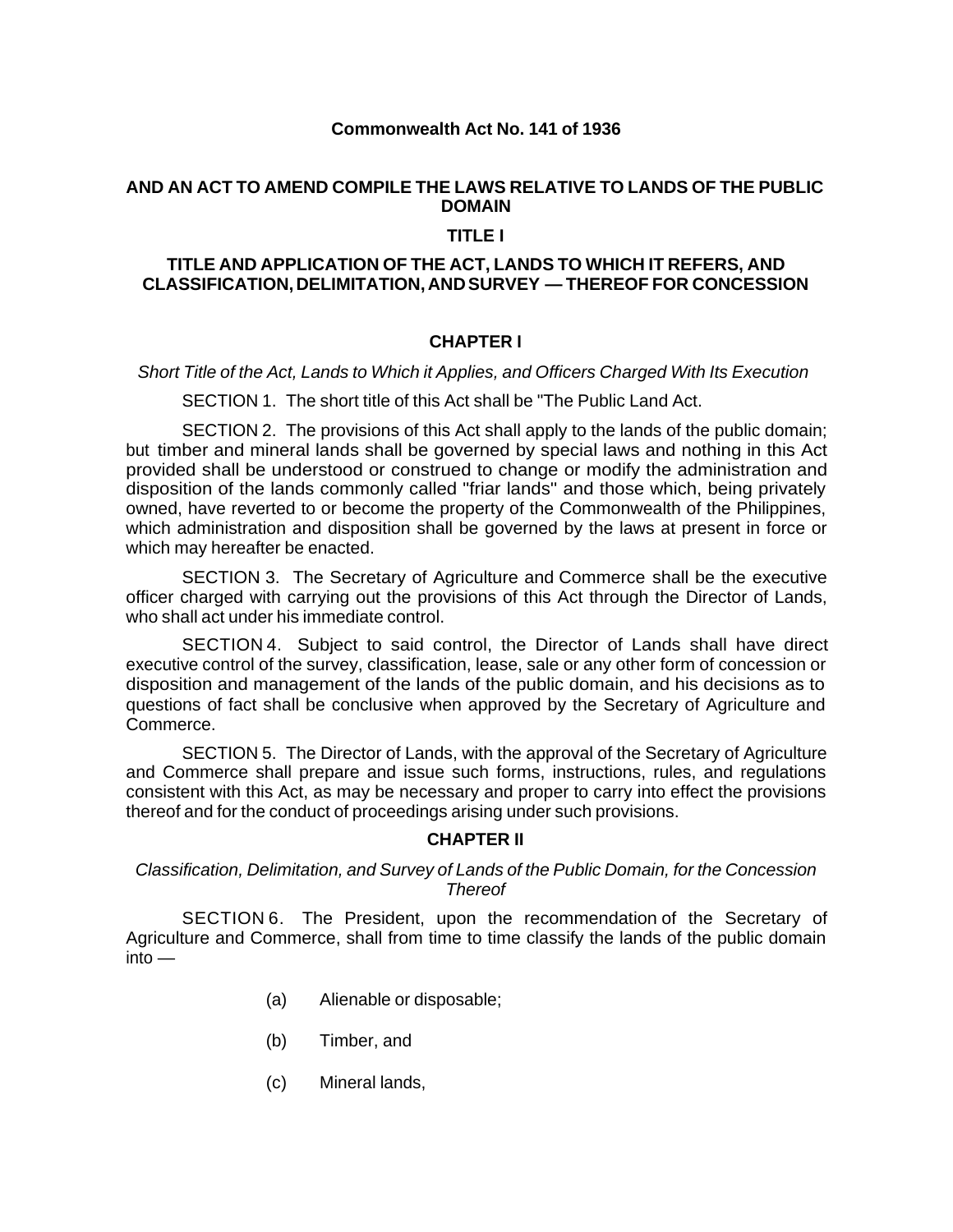and may at any time and in a like manner transfer such lands from one class to another, for the purposes of their administration and disposition.

SECTION 7. For the purposes of the administration and disposition of alienable or disposable public lands, the President, upon recommendation by the Secretary of Agriculture and Commerce, shall from time to time declare what lands are open to disposition or concession under this Act.

SECTION 8. Only those lands shall be declared open to disposition or concession which have been officially delimited and classified and, when practicable, surveyed, and which have not been reserved for public or quasi-public uses, nor appropriated by the Government, nor in any manner become private property, nor those on which a private right authorized and recognized by this Act or any other valid law may be claimed, or which, having been reserved or appropriated, have ceased to be so However, the President may, for reasons of public interest, declare lands of the public domain open to disposition before the same have had their boundaries established or been surveyed, or may, for the same reason, suspend their concession or disposition until they are again declared open to concession or disposition by proclamation duly published or by Act of the National Assembly.

SECTION 9. For the purpose of their administration and disposition, the lands of the public domain alienable or open to disposition shall be classified, according to the use or purposes to which such lands are destined, as follows:

- (a) Agricultural
- (b) Residential commercial industrial or for similar productive purposes
- (c) Educational, charitable, or other similar purposes
- (d) Reservations for town sites and for public and quasi-public uses.

The President, upon recommendation by the Secretary of Agriculture and Commerce, shall from time to time make the classifications provided for in this section, and may, at any time and in a similar manner, transfer lands from one class to another.

SECTION 10. The words "alienation, "'disposition, or "concession" as used in this Act, shall mean any of the methods authorized by this Act for the acquisition, lease, use, or benefit of the lands of the public domain other than timber or mineral lands.

# **TITLE II**

### *Agricultural Public Lands*

# **CHAPTER III**

### *Forms of Concession of Agricultural Lands*

SECTION 11. Public lands suitable for agricultural purposes can be disposed of only as follows, and not otherwise:

(1) For homestead settlement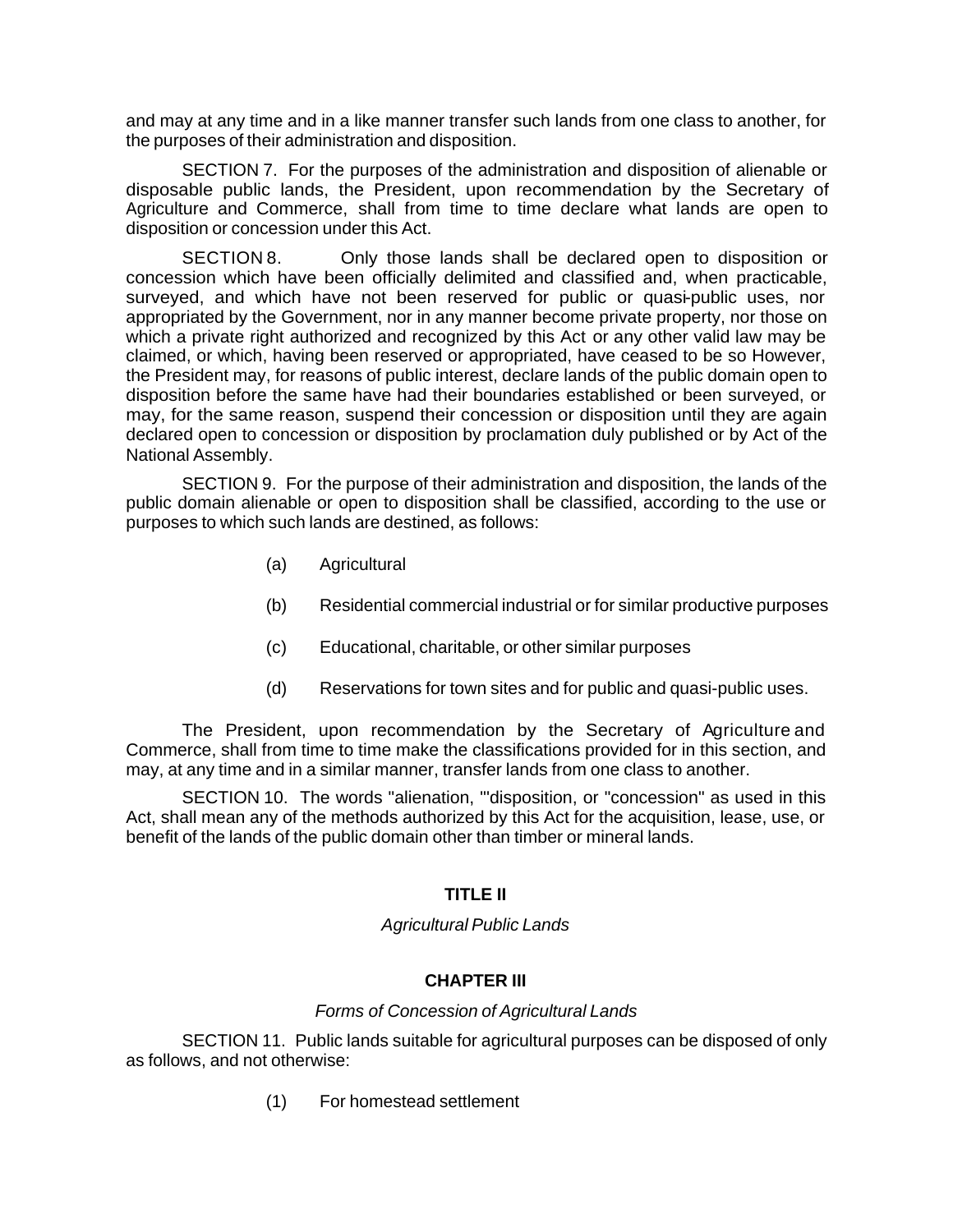- (2) By sale
- (3) By lease
- (4) By confirmation of imperfect or incomplete titles:
	- (a) By judicial legalization
	- (b) By administrative legalization (free patent).

SECTION 12. Any citizen of the Philippines over the age of eighteen years, or the head of a family, who does not own more than twenty-four hectares of land in the Philippines or has not had the benefit of any gratuitous allotment of more than twenty-four hectares of land since the occupation of the Philippines by the United States, may enter a homestead of not exceeding twenty-four hectares of agricultural land of the public domain.

SECTION 13. Upon the filing of an application for a homestead, the Director of Lands, if he finds that the application should be approved, shall do so and authorize the applicant to take possession of the land upon the payment of five pesos, Philippine currency, as entry fee. Within six months from and after the date of the approval of the of the application, the applicant shall begin to work the homestead, otherwise he shall lose his prior right to the land.

SECTION 14. No certificate shall be given or patent issued for the land applied for until at least one-fifth of the land has been improved and cultivated. The period within which the land shall be cultivated shall not be less than one or more than five years, from and after the date of the approval of the application. The applicant shall, within the said period, notify the Director of Lands as soon as he is ready to acquire the title. If at the date of such notice, the applicant shall prove to the satisfaction of the Director of Lands, that he has resided continuously for at least one year in the municipality in which the land is located, or in a municipality adjacent to the same, and has cultivated at least one-fifth of the land continuously since the approval of the application, and shall make affidavit that no part of said land has been alienated or encumbered, and that he has complied with all the requirements of this Act, then, upon the payment of five pesos, as final fee, he shall be entitled to a patent.

SECTION 15. At the option of the applicant, payment of the fees required in this chapter may be made to the municipal treasurer of the locality, who, in turn, shall forward them to the provincial treasurer. In case of delinquency of the applicant, the Director of Lands may, sixty days after such delinquency has occurred, either cancel the application or grant an extension of time not to exceed one hundred and twenty days for the payment of the sum due.

SECTION 16. If at any time before the expiration of the period allowed by law for the making of final proof, it shall be proven to the satisfaction of the Director of Lands, after due notice to the homesteader, that the land entered is under the law not subject to home-stead entry, or that the homesteader has actually changed his residence, or voluntarily abandoned the land for more than six months at any one time during the years of residence and occupation herein required, or has otherwise failed to comply with the requirements of this Act, the Director of Lands may cancel the entry.

SECTION 17. Before final proof shall be submitted by any person claiming to have complied with the provisions of this chapter, due notice, as prescribed by the Secretary of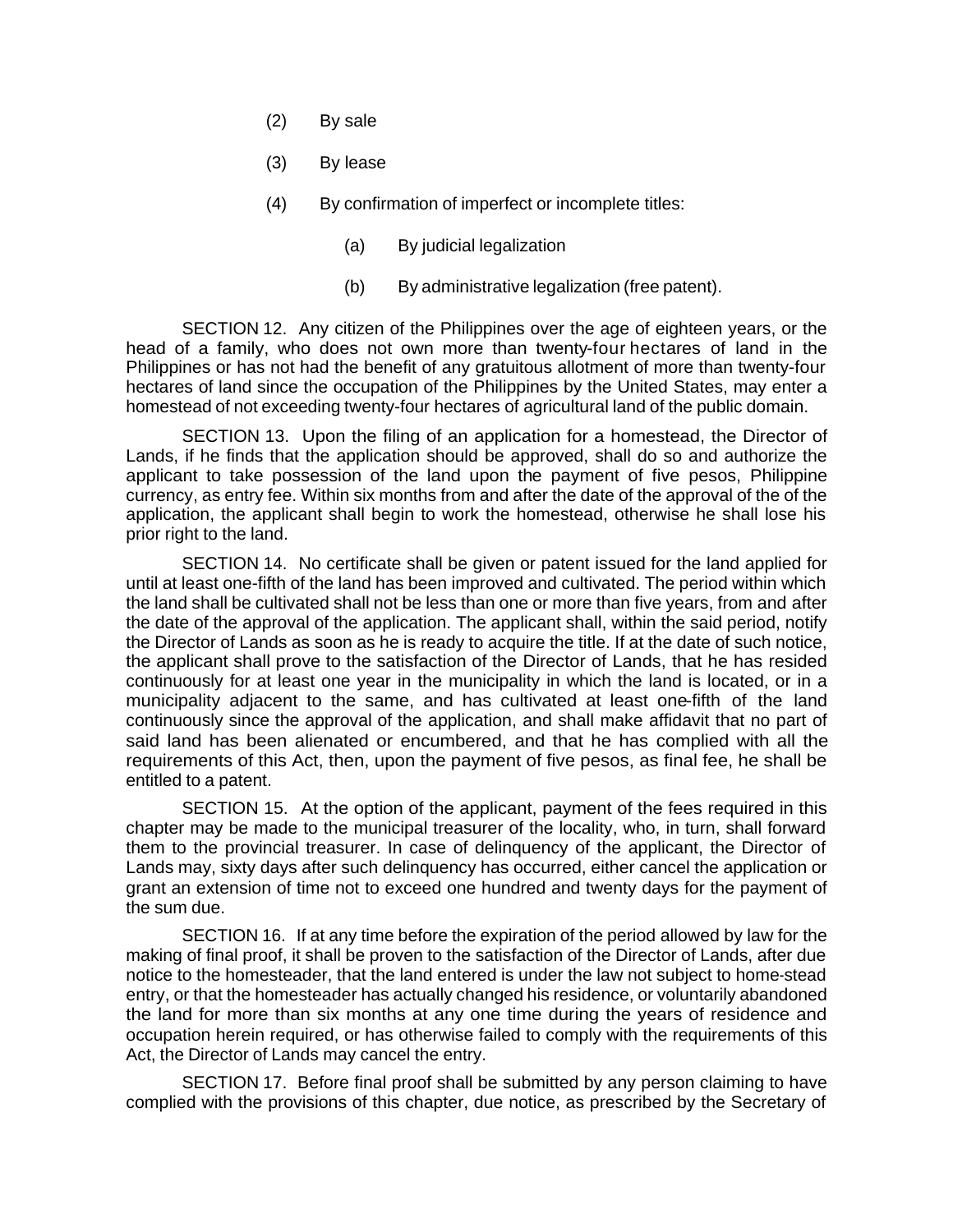Agriculture and Commerce shall be given to the public of his intention to make such proof, stating therein the name and address of the homesteader, the description of the land, with its boundaries and area, the names of the witness by whom it is expected that the necessary facts will be established, and the time and place at which, and the name of the officer before whom, such proof will be made.

SECTION 18. In case the homesteader shall suffer from mental alienation, or shall for any other reason be incapacitated from exercising his rights personally, the person legally representing him may offer and submit the final proof on behalf of such incapacitated person.

SECTION 19. Not more than one homestead entry shall be allowed to any one person, and no person to whom a homestead patent has been issued by virtue of the provisions of this Act regardless of the area of his original homestead, may again acquire a homestead; Provided, however, That any previous homesteader who has been issued a patent for less than twenty-four hectares and otherwise qualified to make a homestead entry, may be allowed another homestead which, together with his previous homestead shall not exceed an area of twenty-four hectares.

SECTION 20. If at any time after the approval of the application and before the patent is issued, the applicant shall prove to the satisfaction of the Director of Lands that he has complied with all the requirements of the law, but cannot continue with his homestead, through no fault of his own, and there is a *bona fide* purchaser for the rights and improvements of the applicant on the land, and that the conveyance is not made for purposes of speculation, then the applicant, with the previous approval of the Director of Lands may transfer his rights to the land and improvements to any person legally qualified to apply for a homestead, and immediately after such transfer, the purchaser shall file a homestead application for the land so acquired and shall succeed the original homesteader in his rights and obligations beginning with the date of the approval of said application of the purchaser. Any person who has so transferred his rights may not again apply for a new homestead. Every transfer made without the previous approval of the Director of Lands shall be null and void and shall result in the cancellation of the entry and the refusal of the patent.

SECTION 21. Any non-Christian Filipino who has not applied for a home-stead, desiring to live upon or occupy land on any of the reservations set aside for the so-called "non-Christian tribes" may request a permit of occupation for any tract of land of the public domain reserved for said non-Christian tribes under this Act, the area of which shall not exceed four hectares. It shall be an essential condition that the applicant for the permit cultivate and improve the land, and if such cultivation has not been begun within six months from and after the date on which the permit was received, the permit shall be cancelled. The permit shall be for a term of one year. If at the expiration of this term or at any time prior thereto, the holder of the permit shall apply for a homestead under the provisions of this chapter, including the portion for which a permit was granted to him, he shall have the priority, otherwise the land shall be again open to disposition at the expiration of the permit.

For each permit the sum of one peso shall be paid.

# **CHAPTER IV**

*Sale*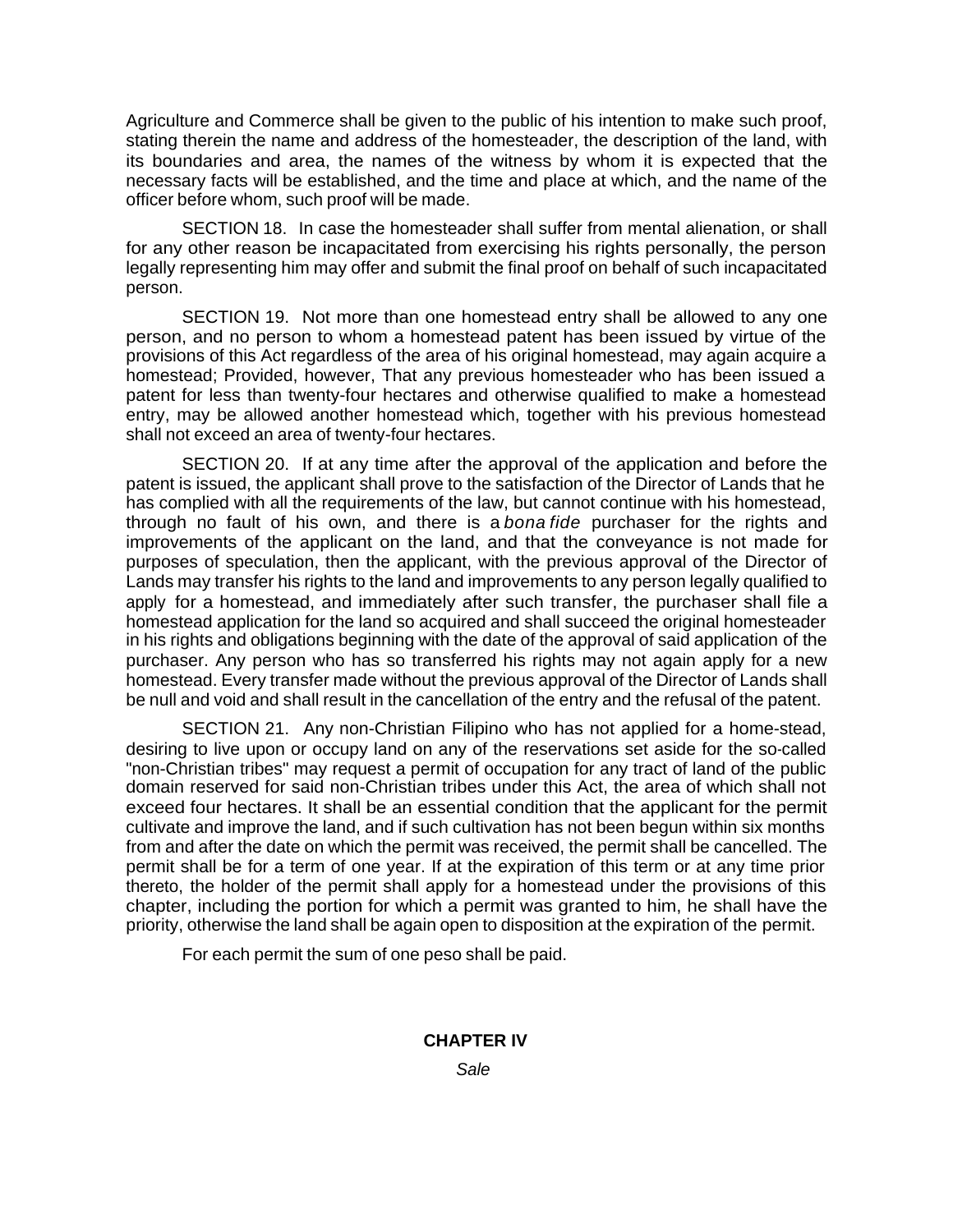SECTION 22. Any citizen of lawful age of the Philippines, and any such citizen not of lawful age who is a head of a family, and any corporation or association of which at least sixty per centum of the capital stock or of any interest in said capital stock belongs wholly to citizens of the Philippines, and which is organized and constituted under the laws of Philippines, and corporate bodies organized in the Philippines authorized under their charters to do so; may purchase any tract of public agricultural land disposable under this Act, not to exceed one hundred and forty-four hectares in the case of an individual and one thousand and twenty-four hectares in that of a corporation or association, by proceeding as prescribed in this chapter: *Provided*, That partnerships shall be entitled to purchase not to exceed one hundred and forty-four hectares for each member thereof. but the total area so purchased shall in no case exceed the one thousand and twenty-four hectares authorized in this section for associations and corporations.

SECTION 23. No person, corporation, association, or partnership other than those mentioned in the last preceding section may acquire or own agricultural public land or land of any other denomination or classification, which is at the time or was originally, really or presumptively, of the public domain, or any permanent improvement thereon, or any real right on such land and improvement: *Provided*, *however*, That persons, corporations, associations or partnerships which, at the date upon which the Philippine Constitution took effect, held agricultural public lands or land of any other denomination, that belonged originally, really or presumptively, to the public domain, or permanent improvements on such lands, or a real right upon such lands and Constitution took improvements, having acquired the same under the laws and regulations in force at the date of such acquisition, shall be authorized to continue holding the same as if such persons, corporations, associations, or partnerships were qualified under the last preceding section; but they shall not encumber, convey, or alienate the same to persons, corporations, associations, or partnerships not included in section twenty-two of this Act, except by reason of hereditary succession, duly legalized and acknowledged by competent courts.

SECTION 24. Lands sold under the provisions of this chapter must be appraised in accordance with section one hundred and sixteen of this Act. The Director of Lands shall announce the sale thereof by publishing the proper notice once a week for six consecutive weeks in the Official Gazette, and in two newspapers one published in Manila and the other published in the municipality or in the province where the lands are located, or in a neighboring province, and the same notice shall be posted on the bulletin board of the Bureau Of Lands in Manila, and in the most conspicuous place in the provincial building and the municipal building of the province and municipality, respectively, where the land is located, and, if practicable, on the land itself; but if the value of the land does not exceed two hundred and forty pesos, the publication in the *Official Gazette* and newspapers may be omitted. The notices shall be published one in English and the other in Spanish or in the local dialect, and shall fix a date not earlier than sixty days after the date of the notice upon which the land will be awarded to the highest bidder, or public bids will be called for, or other action will be taken as provided in this chapter.

SECTION 25. Public agricultural lands which are not located within ten (10) kilometers from the boundaries of the city proper in chartered cities or within five (5) kilometers from the municipal hall or town occupants plaza of any municipality may be sold to actual occupants who do not own any parcel of land or whose total land holdings do not exceed five hectares and who comply with the minimum requirements of Commonwealth Act numbered one hundred forty-one, as amended, and who have resided on the land applied for at least two years prior to the date of the application. cdt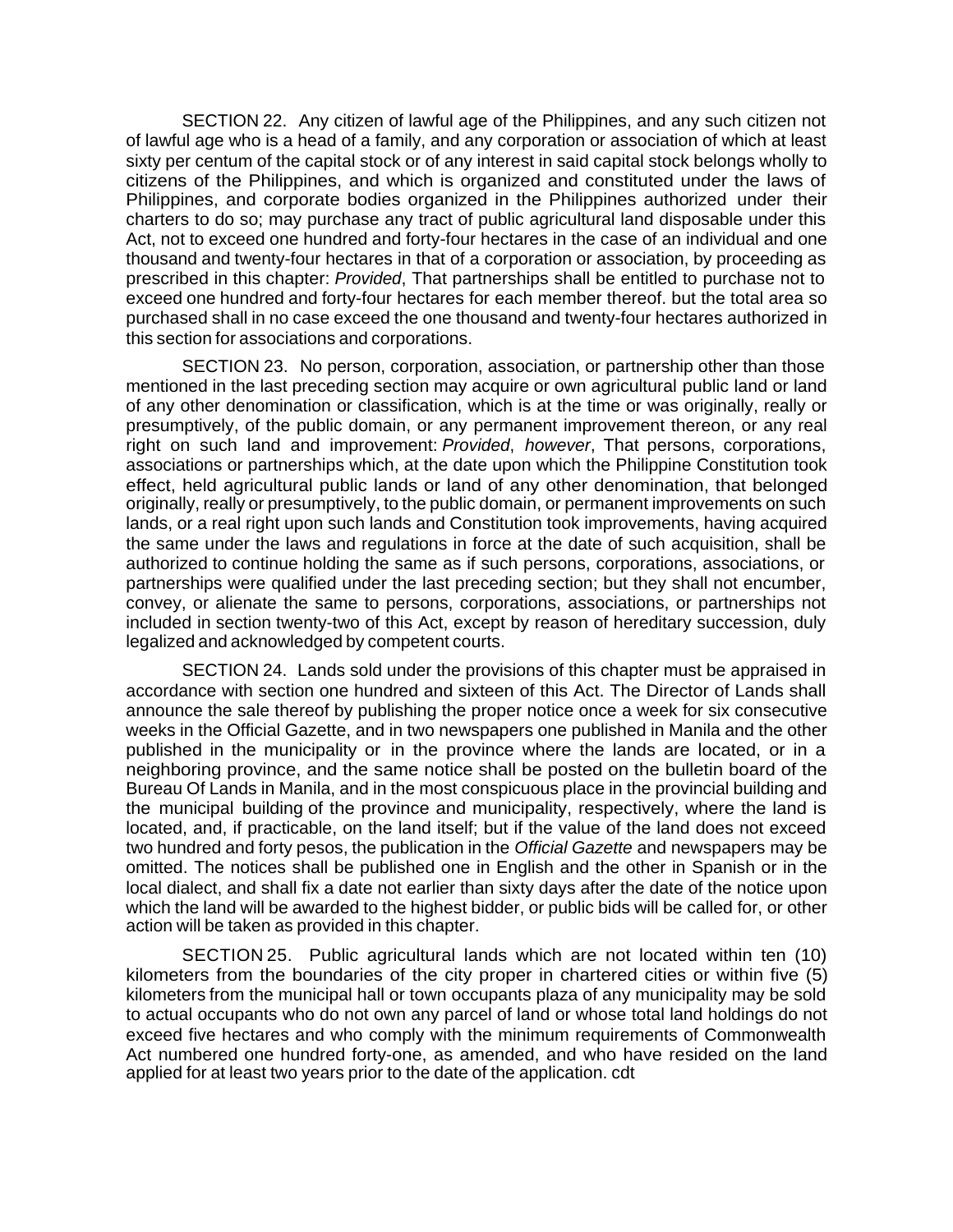All bids must be sealed and addressed to the Director of Lands and must have inclosed therewith cash or certified check, treasury warrant, or post-office money order payable to the order of the Director of Lands for ten *per centum* of the amount of the bid, which amount shall be retained in case the bid is accepted as part payment of the purchase price: *Provided*, That no bid shall be considered the amount of which is less than the appraised value of the land.

In addition to existing publication requirements in section twenty-four of Commonwealth Act Numbered one hundred forty-one, as amended, notices and of applications shall be posted for a period of not less than thirty days in at least three conspicuous places in the municipality where the parcel of land is located, one of which shall be at the municipal building, and other, in the barrio council building of the barrio where the land is located.

SECTION 26. Upon the opening of the bids, the land shall be awarded to the highest bidder. If there are two or more equal bids which are higher than the others, and one of such equal bids is that of the applicant, his bid shall be accepted. If, however, the bid of the applicant is not one of such equal and higher bids, the Director of Lands shall at once submit the land for public bidding, and to the person making the highest bid on such public auction the land shall be awarded. In any case, the applicant shall always have the option of raising his bid to equal that of the highest bidder, and in this case the land shall be awarded to him. No bid received at such public auction shall be finally accepted until the bidder shall have deposited ten *per centum* of his bid, as required in Section twenty-five of this Act. In case none of the tracts of land that are offered for sale or the purchase of which has been applied for, has an area in excess of twenty-four hectares, the Director of Lands may delegate to the District Land Officer concerned the power of receiving bids, holding the auction, and proceeding in accordance with the provisions of this Act, but the District Land Officer shall submit his recommendation to the Director of Lands, for the final decision of the latter in the case.

The District Land Officer shall accept and process any application for the purchase of public lands not exceeding five hectares subject to the approval of the Director of Lands within sixty days after receipt of the recommendation of said District Land Officer.

SECTION 27. The purchase price shall be paid as follows: The balance of the purchase price after deducting the amount paid at the time of submitting the bid, may be paid in full upon the making of the award, or in not more than ten equal annual installments from the date of the award.

SECTION 28. The purchaser shall have not less than one-fifth of the land broken and cultivated within five years after the date of the award; and before any patent is issued, the purchaser must show of occupancy, cultivation, and improvement of at least one-fifth of the land applied for until the date on which final payment is made: *Provided*, *however*, That in case land purchased is to be devoted to pasture, it shall be sufficient compliance with this condition if the purchaser shall graze on the land as many heads of his cattle as will occupy at least one-half of the entire area at the rate of one head per hectare.

SECTION 29. After title has been granted, the purchaser may not, within a period of ten years from such cultivation or grant, convey or encumber or dispose said lands or rights thereon to any person, corporation or association, without prejudice to any right or interest of the Government in the land: *Provided*, That any sale and encumbrance made in violation of the provisions of this section, shall be null and void and shall produce the effect of annulling the acquisition and reverting the property and all rights thereto to the State, and all payments on the purchase price theretofore made to the Government shall be forfeited.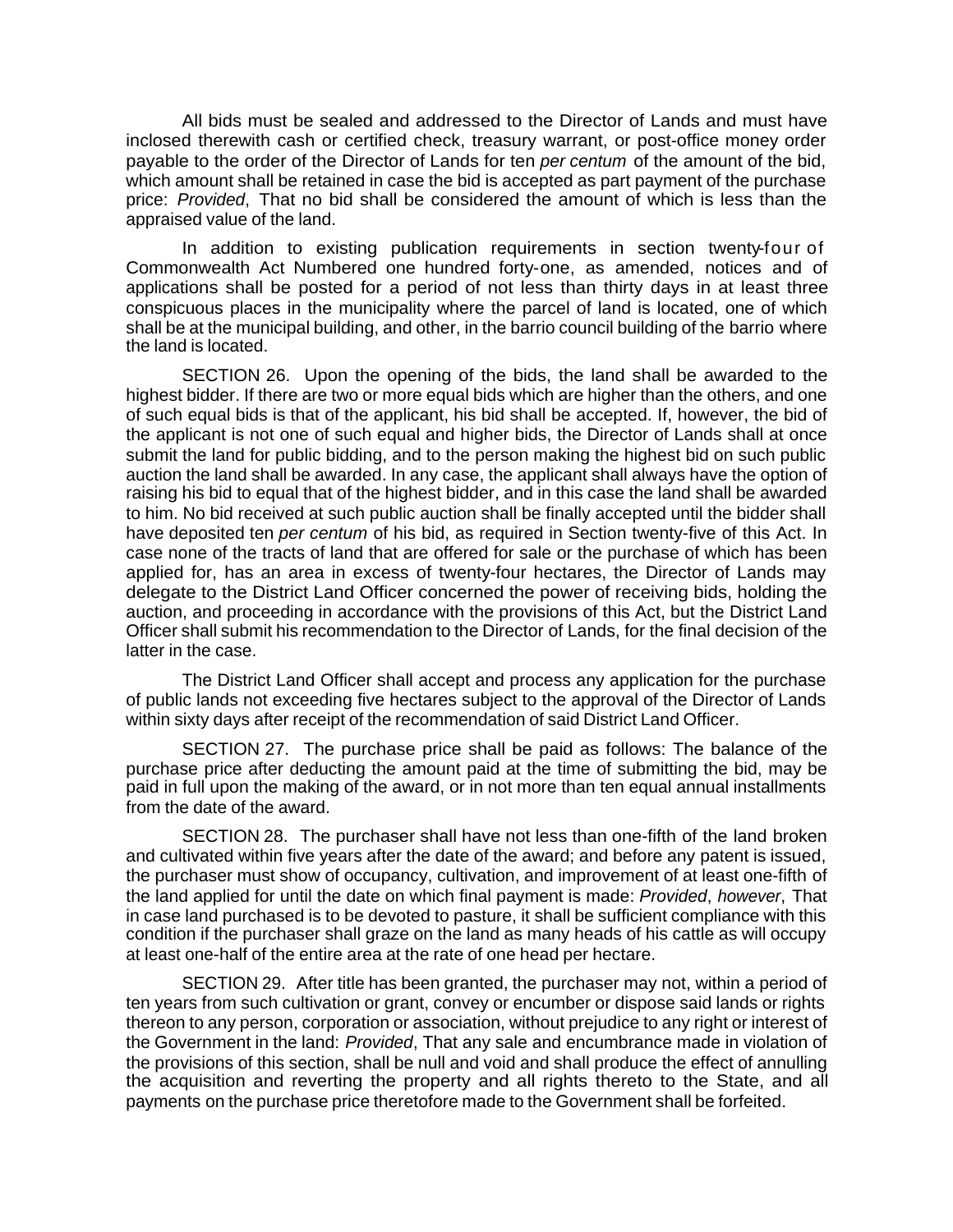SECTION 30. If at any time after the date of the award and before the issuance of patent, it is proved to the satisfaction of the Director of Lands, after due notice to the purchaser, that the purchaser has voluntarily abandoned the land for more than one year at any one time, or has otherwise failed to comply with the requirements of the law, then the land shall revert to the State, and all prior payments made by the purchaser and all improvements existing on the land shall be forfeited.

SECTION 31. No person, corporation, association, or partnership shall be permitted, after the approval of this Act, to acquire the title to or possess as owner any lands of the public domain if such lands, added to other lands belonging to such person, corporation, association, or partnership shall give a total area greater than area the acquisition of which by purchase is authorized under this Act. Any excess in area over this maximum and all right, title, interest, claim or action held by any person, corporation, association, or partnership resulting directly or indirectly in such excess shall revert to the State.

This section shall, however, not be construed to prohibit any person, corporation, association, or partnership authorized by this Act to require lands of the public domain from making loans upon real necessary for the recovery of such loans; but in this case, as soon as the excess above referred to occurs, such person, corporation, association, or partnership shall dispose of such lands within five years, for the purpose of removing the excess mentioned. Upon the land in excess of the limit there shall be paid, so long as the same is not disposed of, for the first year a surtax of fifty per centum additional to the ordinary tax to which such property shall be subject, and for each succeeding year fifty per centum shall be added to the last preceding annual tax rate, until the property shall have been disposed of.

The person, corporation, association, or partnership owning the land in excess of the limit established by this Act shall determine the portion of land to be segregated.

At the request of Secretary of Agriculture and Commerce, the Solicitor-General or the officer acting in his stead shall institute the necessary proceedings in the proper court for the purpose of determining the excess portion to be segregated, as well as the disposal of such portion in the exclusive interest of the Government.

SECTION 32. This chapter shall be held to authorize only one purchase of the maximum amount of land hereunder by the same person, corporation, association, or partnership; and no corporation, association, or partnership, any member of which shall have received the benefits of this chapter or of the next following chapter, either as an individual or as a member of any other corporation, association, or partnership, shall purchase any other lands of the public domain under this chapter. But any purchaser of public land, after having made the last payment upon and cultivated at least one-fifth of the land purchased, if the same shall be less than the maximum allowed by this Act, may purchase successively additional agricultural public land adjacent to or not distant from the land first purchased, until the total area of such purchases shall reach the maximum established in this chapter: *Provided*, That in making such additional purchase or purchases, the same conditions shall be complied with as prescribed by this Act for the first purchase.

### **CHAPTER V**

#### *Lease*

SECTION 33. Any citizen of lawful age of the Philippines, and any corporation or association of which at least sixty per centum of the capital stock or of any interest in said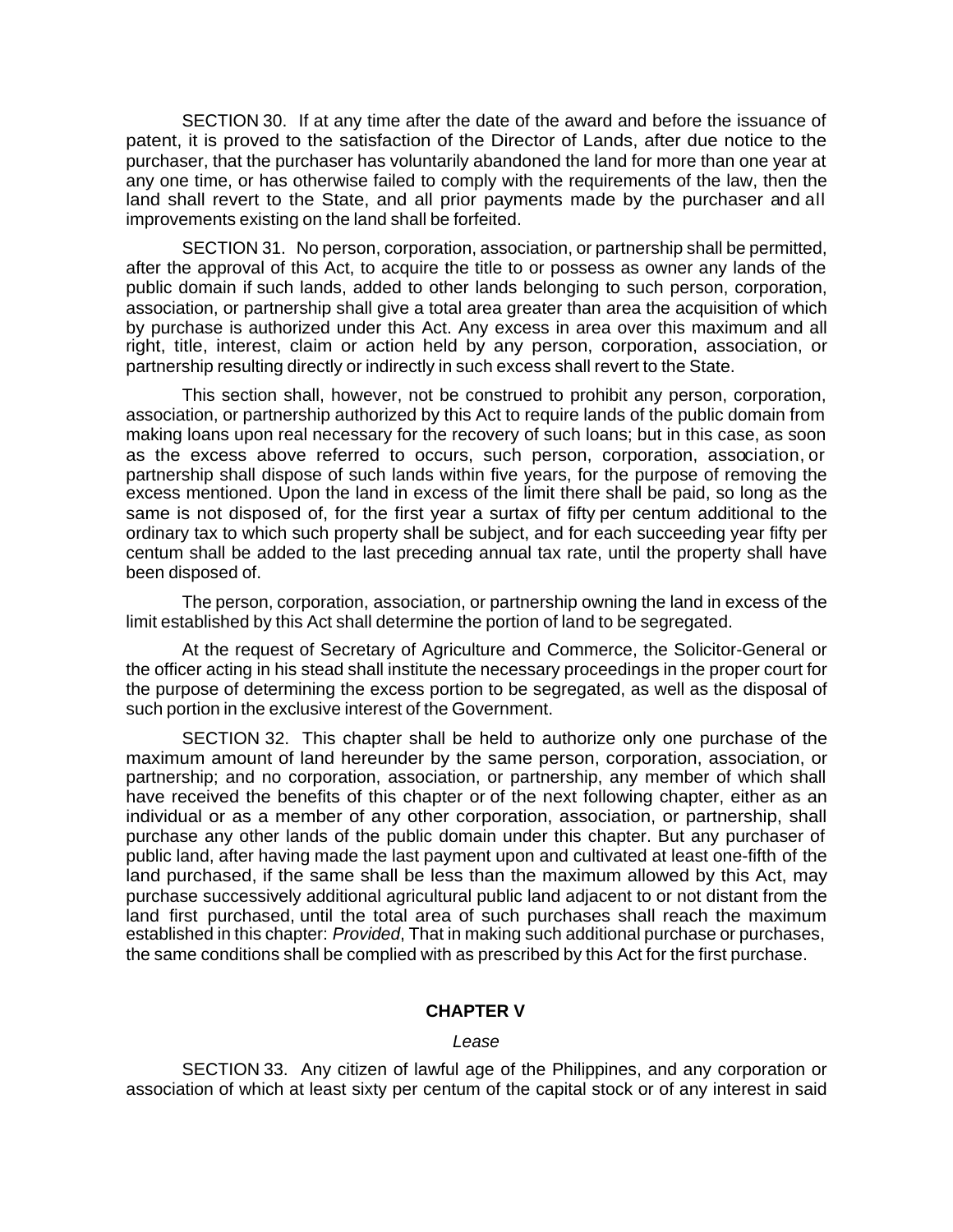capital stock belongs wholly to citizens of the Philippines, and which is organized and constituted under the laws of the Philippines, may lease any tract of agricultural public land available for lease under the provisions of this Act, not exceeding a total of one thousand and twenty-four hectares. If the land leased is adapted to and be devoted for grazing purposes, an area not exceeding two thousand hectares may be granted. No member, stockholder, of officer, representative, attorney, agent, employee or bondholder of any corporation or association holding or controlling agricultural public land shall apply, directly or indirectly, for agricultural public land except under the homestead and free patent provisions of this Act: *Provided*, That no lease shall be permitted to interfere with any prior claim by settlement or occupation, until the consent of the occupant or settler is first had, or until such claim shall be legally extinguished, and no person, corporation, or association shall be permitted to lease lands hereunder which are not reasonably necessary to carry on his business in case of an individual, or the business for which it was lawfully created and which it may lawfully pursue in the Philippines, if an association or corporation.

SECTION 34. A notice of the date and place of the auction of the right to lease the land shall be published and announced in the same manner as that prescribed for the publication and announcement of the notice of sale, in section twenty-four of this Act.

SECTION 35. All bids must be sealed and addressed to the Director of Lands and must have enclosed therewith cash or a certified check, Treasury warrant, or post-office money order payable to the order of the Director of Lands, for a sum equivalent to the rental for at least, the first three months of the lease: Provided, That no bid shall be considered in which the proposed annual rental is less than three per centum of the value of the land according to the appraisal made in conformity with section one hundred and sixteen of this Act.

SECTION 36. The auction of the right to lease the land shall be conducted under the same procedure as that prescribed for the auction sale of agricultural lands as described in section twenty-six of this Act: Provided, That no bid shall be accepted until the bidder shall have deposited the rental for at least the first three months of the lease.

SECTION 37. The annual rental of the land leased shall not be less than three per centum of the value of the land, according to the appraisal and reappraisal made in accordance with section one hundred sixteen of this Act; except for lands reclaimed by the Government, which shall not be less than four per centum of the appraised and reappraised value of the land: Provided, That one-fourth of the annual rental of these lands reclaimed prior to the approval of this Act shall accrue to the construction and improvement portion of the Portworks Funds: And provided, further, That the annual rental of not less than four per centum of the appraised and reappraised value of the lands reclaimed using the Portworks Fund after the approval of this Act shall all accrue to the construction and improvement portion of the Portworks Fund. But if the land leased is adapted to and be devoted for granting purposes, the annual rental shall be not less than two per centum of-the appraised and reappraised value thereof- Every contract of lease under the provisions of this chapter shall contain a cause to the effect that are appraisal of the land leased shall be made every ten years from the date of the approval of the lease, if the term of the same shall be in excess of ten years. In case the lessee is not agreeable to the reappraisal and prefers to give up his contract of lease, he shall notify the Director of Lands of his desire within the six months next preceding the date on which the reappraisal takes effect, and in case his request is approved, the Director of Lands may, if the lessee should so desire, proceed in accordance with section one hundred of this Act.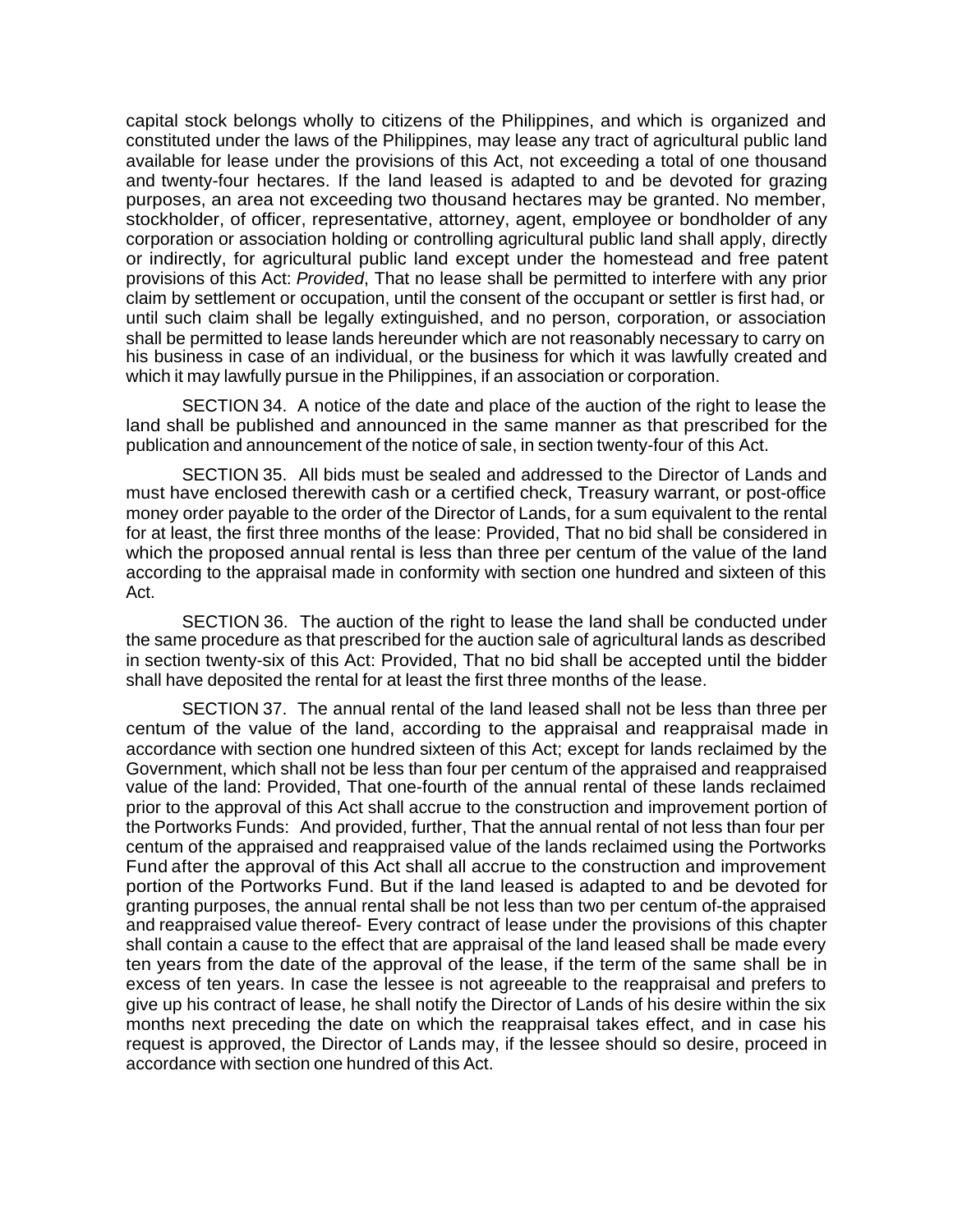SECTION 38. Leases shall run for a period of not more than twenty-five years, but may be renewed once for another period of not to exceed twenty-five years, in case the lessee shall have made important improvements which, in the discretion of the Secretary of Agriculture and Commerce justify a renewal. Upon the final expiration of the lease, all buildings and other permanent improvements made by the lessee, his heirs, executors, administrators, successors, or assigns shall become the property of the Government, and the land together with the said improvements shall be disposed of in accordance with the provisions of chapter five of this Act.

SECTION 39. It shall be an inherent and essential condition of the lease that the lessee shall have not less than one-third of the land broken and cultivated within five years after the date of the approval of the lease: Provided, however, That in case the land leased is to be devoted to pasture, it shall be sufficient compliance with this condition if the lessee shall graze on the land as many heads of cattle as will occupy at least one-half of the entire area at the rate of one head per hectare.

SECTION 40. The lessee shall not assign, encumber, or sublet his rights without the consent of the Secretary of Agriculture and Commerce, and the violation of this condition shall avoid the contract: *Provided*, That assignment, encumbrance, or subletting for purposes of speculation shall not be permitted in any case: *Provided*, *further*, That nothing contained in this section shall be understood or construed to permit the assignment, encumbrance, or subletting of lands leased under this Act, or under any previous Act, to persons, corporations, or associations which under this Act, are not authorized to lease public lands.

SECTION 41. The lease of any lands under this chapter shall not confer the right to remove or dispose of any valuable timber except as provided in the regulations of the Bureau of Forestry for cutting timber upon such lands. Nor shall such lease confer the right to remove or dispose of stone, oil, coal, salts. or other minerals, or medicinal mineral waters existing upon the same. The lease as to the part of the land which shall be mineral may be canceled by the Secretary of Agriculture and Commerce, after notice to the lessee, whenever the said part of the land is more valuable for agricultural purposes.

The commission of waste or violation of the forestry regulations by the lessee shall work a forfeiture of his last payment of rent and render him liable to immediate dispossession and suit for damage.

SECTION 42. After having paid rent for at least the first two years of the lease, and having complied with the requirements prescribed in section thirty nine, the lessee of agricultural public land with an area than the maximum allowed by law, may lease successively additional agricultural public land adjacent to or near the land originally leased until the total- area of such leases shall reach the maximum established in this chapter: *Provided*, That in making such additional lease, the same conditions shall be complied with as prescribed by this Act for the first lease.

SECTION 43. During the life of the lease, any lessee who shall have complied with all the conditions thereof and shall have the qualifications required by section twenty-two, shall have the option of purchasing the land leased subject to the restrictions of chapter five of this Act.

# **CHAPTER VI**

*Free Patents*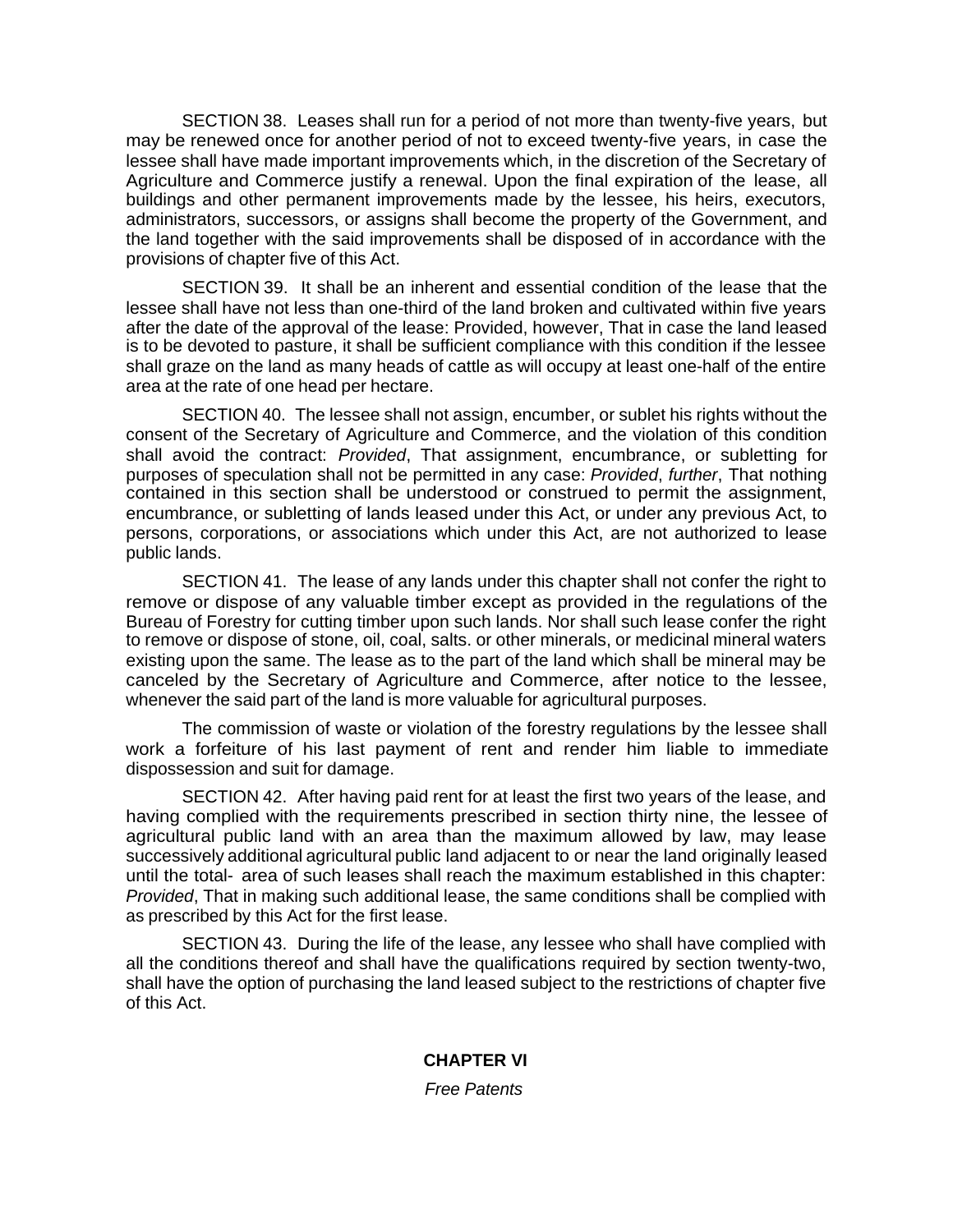SECTION 44. Any natural-born citizen of the Philippines who is not the owner of more than twenty-four hectares and who since July fourth, nineteen hundred and twenty-six or prior thereto, has continuously occupied and cultivated, either by himself or through his predecessors-in-interest, a tract or tracts of agricultural public lands subject to disposition, or who shall have paid the real estate tax thereon while same has not been occupied by any person shall be entitled, under the provisions of this chapter, to have a free patent issued to him for such tract or tracts of such land not to exceed twenty-four hectares.

A member of the national cultural minorities who has continuously occupied and cultivated, either by himself or through his predecessors-in-interest, a tract or tracts of land, whether disposable or not since July 4, 1955, shall be entitled to the right granted in the preceding paragraph of this section: *Provided*, That at the time he files his free patent application he is not the owner of any real property secured or disposable under this provision of the Public Land Law

SECTION 45. The President of the Philippines (Prime Minister), upon recommendation of the Secretary of Natural Resources, shall from time to time fix by proclamation the period which applications for Proclamation free patents may be filed in the district, chartered city, of period province, municipality or region specified in such proclamation, and upon the expiration of the period so designated, unless the same be extended by the President (Prime Minister) all the land comprised within such district, chartered city, province, municipality or region subject thereto under the provisions of this chapter may be disposed of as agricultural public land without prejudice to the prior right of the occupant and cultivator to acquire such land under this Act by means other than free patent. The time to be fixed in the entire Archipelago for the filing of applications under this Chapter shall not extend beyond December 31, 1987, except in the provinces of Agusan del Norte, Agusan del Sur, Cotabato, South Cotabato, Bukidnon, Lanao del Norte, Lanao del Sur, Davao del Norte, Davao del Sur, Davao Oriental, Sulu, Mt. Province, Benguet, Kalinga-Apayao, and Ifugao where the President of the Philippines, upon recommendation of the Secretary of Natural Resources, shall determine or fix the time beyond which the filing of applications under this Chapter shall not extend. The period fixed for any district, chartered city, province, or municipality shall begin to run thirty days after the publication of the proclamation in the Official Gazette and if available in one newspaper of general circulation in the city, province or municipality concerned. A certified copy of said proclamation shall be furnished by the Secretary of Natural Resources within 30 days counted from the date of the presidential proclamation to the Director of Lands and to the provincial board, the municipal board or city council and barangay council affected, and copies thereof shall be posted on the bulletin board of the Bureau of Lands at Manila and at conspicuous places in the provincial building and at the municipal building and barangay hall or meeting place. It shall moreover, be announced by government radio whenever available, in each of the barrios of the municipality.

SECTION 46. If, after the filing of the application and the investigation, the Director of Lands shall be satisfied of the truth of the allegations contained the application and that the applicant comes within the provisions chapter, he shall cause a patent to issue to the applicant or his legal successor for the tract so occupied and cultivated, provided its area does not exceed twenty-four hectares: *Provided*, That no application shall be finally acted upon until notice thereof has been published in the municipality and barrio in which the land is located and adverse claimants have had an opportunity to present their claims.

# **CHAPTER VII**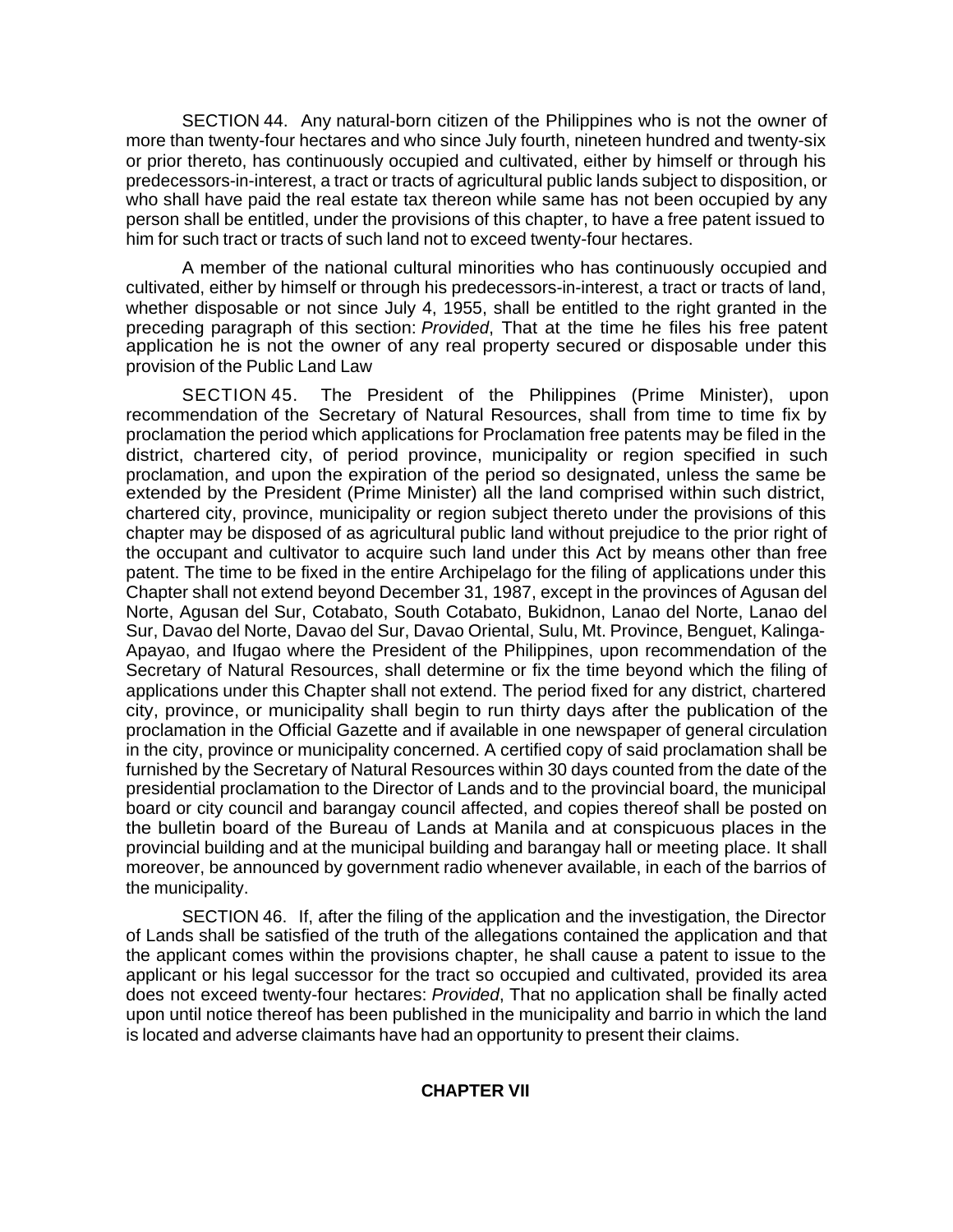### *Judicial Confirmation of Imperfect or Incomplete Titles*

SECTION 47. The persons specified in the next following section are hereby granted time, not to extend beyond December 31, 1987 within which to take advantage of the benefit of this chapter: Provided, That this extension shall apply only where the area applied for does not exceed 144 hectares. *Provided, further,* That the several periods of time designated by the President in accordance with section forty-five of this Act shall apply also to the lands comprised in the provisions of this chapter, but this section shall not be construed as prohibiting any of said persons from acting under this chapter at any time prior to the period fixed by the President.

SECTION 48. The following-described citizens of the Philippines, occupying lands of the public domain or claiming to own any such lands or an interest therein, but whose titles have not been perfected or completed, may apply to the Court of First Instance of the province where the land is located for confirmation of their claims and the issuance of a certificate of title therefor, under the Land Registration Act , to wit:

> (a) Those who prior to the transfer of sovereignty from Spain to the prior United States have applied for the purchase, composition or other form of grant of lands of the public domain under the laws and royal decrees then in force and have instituted and prosecuted the proceedings in connection therewith, but have with or without default upon their part, or for any other cause, not received title therefor, if such applicants or grantees and their heirs have occupied and cultivated said lands continuously since the filing of their applications.

(b) Those who by themselves or through their predecessors in interest have been in open, continuous, exclusive, and notorious possession and occupation of agricultural lands of the public domain, under a bona fide claim of acquisition or ownership, for at least thirty years immediately preceding the filing of the application for confirmation of title except when prevented by war or *force majeure*. These shall be conclusively presumed to have performed all the conditions essential to a Government grant and shall be entitled to a certificate of title under the provisions of this chapter.

(c) Members of the national cultural minorities who by themselves or through their predecessors-in-interest have been in open, continuous, exclusive and notorious possession and occupation of lands of the public domain suitable to agriculture, whether disposable or not, under a bona fide claim of ownership for at least 30 years shall be entitled to the rights granted in sub-section (b) hereof.

SECTION 49. No person claiming title to lands of the public domain not possession of the qualifications specified in the last preceding section may apply for the benefits of this chapter.

SECTION 50. Any person or persons, or their legal representatives or successors in right, claiming any lands or interest in lands under the provisions of this chapter, must in every case present an application to the proper Court of First Instance, praying that the validity of the alleged title or claim be inquired into and that a certificate of title be issued to them under the provisions of the Land Registration Act.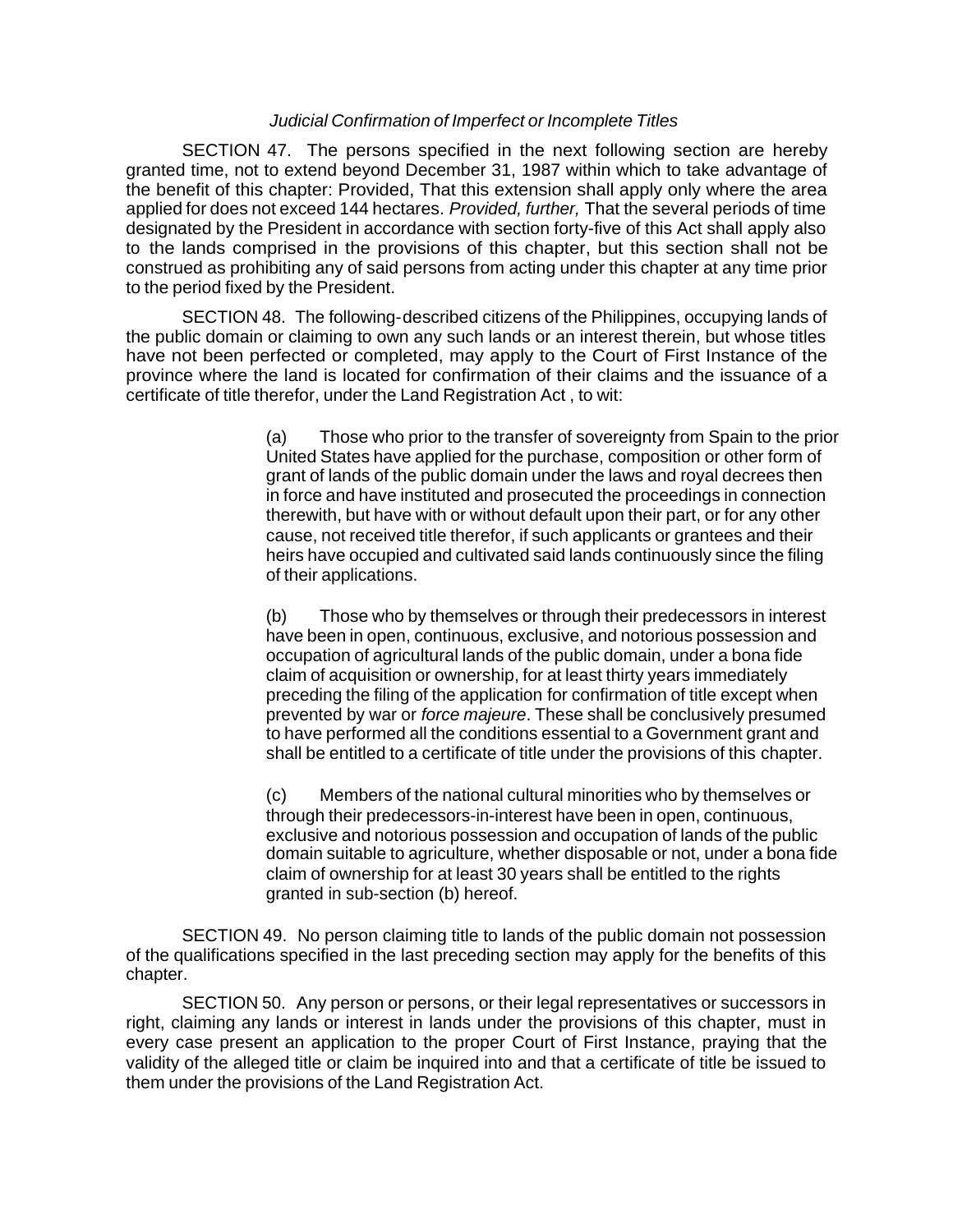The application shall conform as nearly as may be in its material allegations to the requirements of an application for registration under the Land Registration Act, and shall be accompanied by a plan of the land and all documents evidencing a right on the part of the applicant to the land claimed. The application shall also state the citizenship of the applicant and shall set forth fully the nature of the claim and when based upon proceeding initiated under Spanish laws, it shall specify as exactly as possible the date and form of application for purchase composition or other form of grant, the extent of the compliance with the conditions required by the Spanish laws and royal decrees for the acquisition of legal title, and if not fully complied with, the reason for such noncompliance, together with a statement of the length of time such land or any portion thereof has been actually occupied by the claimant or his predecessors in interest; the use made of the land, and the nature of the inclosure, if any. The fees provided to be paid for the registration of lands under the Land Registration Act shall be collected from applicants under this chapter.

SECTION 51. Applications for registration under this chapter shall be heard in the Court of First Instance in the same manner and shall be subject to the same procedure as established in the Land Registration Act for other applications, except that a notice of all such applications, together with a plan of the lands claimed, shall be immediately forwarded to the Director of Lands, who may appear as a party in such cases: *Provided*, That prior to the publication for hearing, all of the papers in said case shall be transmitted papers by the clerk to the Solicitor General or officer acting in his stead, in order that he may, if he deems it advisable for the interests of the Government, investigate all of the facts alleged in the application or otherwise brought to his attention. The Solicitor-General shall return such papers to the clerk as soon as practicable within three months.

The final decree of the court shall in every case be the basis for the original certificate of title in favor of the person entitled to the property under the procedure prescribed in section forty-one of the Land Registration Act.

SECTION 52. In cadastral proceedings, instead of an application, an answer or claim may be filed with the same effect as in the procedure provided in the last preceding two sections.

SECTION 53. It shall be lawful for the Director of Lands, whenever in the opinion of the President the public interests shall require it, to cause to be filed in the proper Court of First Instance, through the Solicitor-General or the officer acting in his stead, a petition against the holder, claimant, possessor, or occupant of any land who shall not have voluntarily come in under the provisions of this chapter or of the Land Registration Act, stating in substance that the title of such holder, claimant, possessor, or occupant is open to discussion; or that the boundaries of any such land which has not been brought into court as aforesaid are open to question; or that it is advisable that the title to such lands be settled and adjudicated, and praying that the title to any such land or the boundaries thereof or the right to occupancy thereof be settled and adjudicated. The judicial proceedings under this section shall be in accordance with the laws on adjudication of title in cadastral proceedings.

SECTION 54. If in the hearing of any application arising under this chapter the court shall find that more than one person or claimant has an interest in the land, such conflicting interests shall be adjudicated by the court and decree awarded in favor of the person or persons entitled to the land according to the laws, but if none of said person is entitled to the land, or if the person who might be entitled to the same lacks the qualifications required by this Act for acquiring agricultural land of the public domain, the decision shall be in favor of the Government.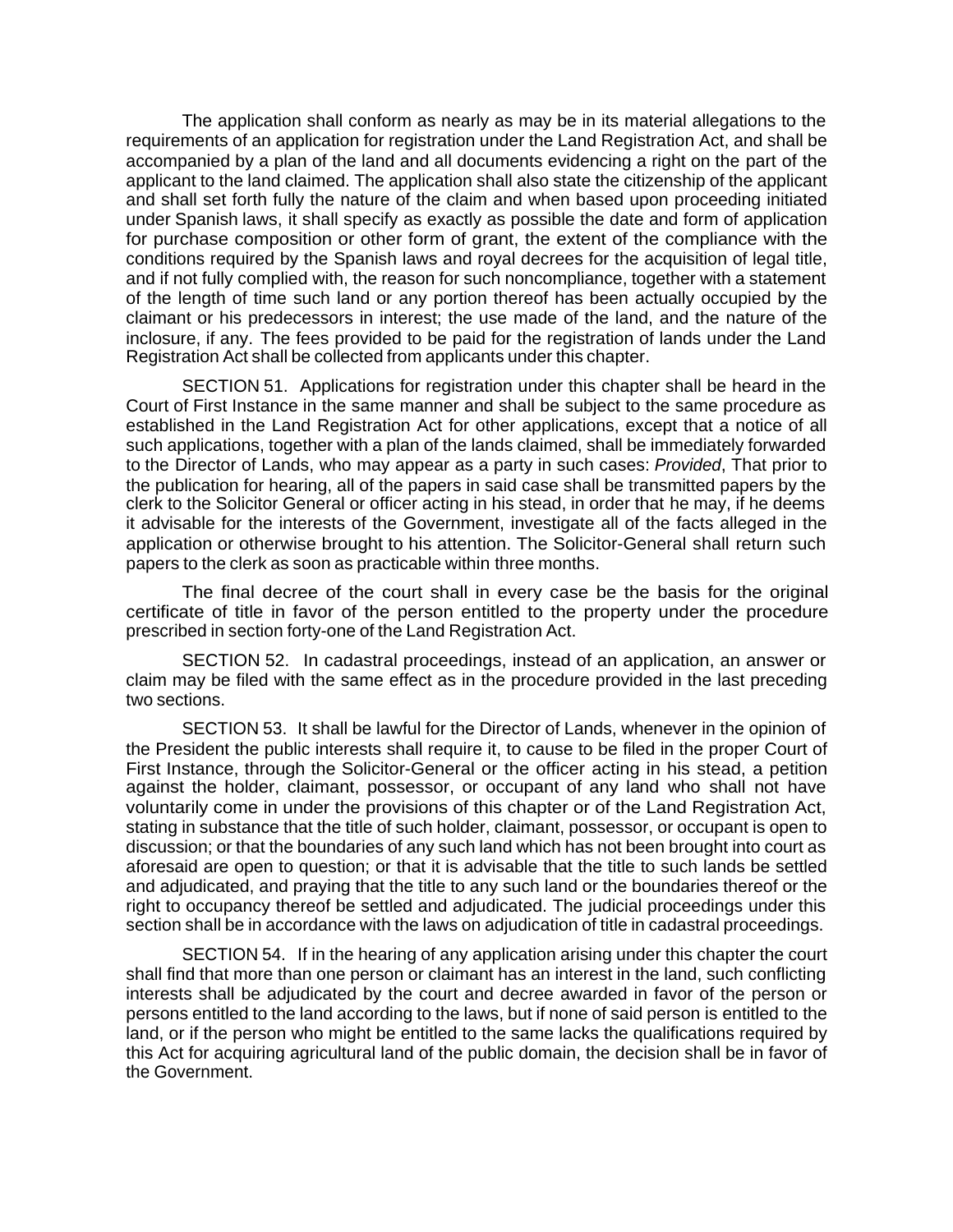SECTION 55. Whenever, in any proceedings under this chapter to secure registration of an incomplete or imperfect claim of title initiated prior to the transfer of sovereignty from Spain to the United States, it shall appear that had such claims been prosecuted to completion under the laws prevailing when instituted, and under the conditions of the grant then contemplated, the conveyance of such land to the applicant would not have been gratuitous, but would have involved payment therefor to the Government, then and in that event the court shall, after decreeing in whom title should vest, further determine the amount to be paid as a condition for the registration of the land. Such judgment shall be certified to the Director of Lands by the clerk of the court for collection of the amount due from the person entitled to conveyance.

Upon payment to the Director of Lands of the price specified in the judgment, he shall so certify to the proper Court of First Instance and said court shall forthwith order the registration of the land in favor of the competent person entitled thereto. If said person shall fail to pay the amount of money required by the decree within a reasonable time fixed in the same, the court shall order the proceeding to stand dismissed and the title to the land shall then be in the State free from any claim of the applicant.

SECTION 56. Whenever any judgment of confirmation or other decree of the court under this chapter shall become final, the clerk of the court concerned shall certify that fact to the Director of Lands, with a certified copy of the decree of confirmation or judgment of the court and the plan and technical description of the land involved in the decree or judgment of the court.

SECTION 57. No title or right to, or equity in, any lands of the public domain may hereafter be acquired by prescription or by adverse possession or occupancy, or under or by virtue of any law in effect prior to American occupation, except as expressly provided by laws enacted after said occupation of the Philippines by the United States.

### **TITLE III**

*Lands for Residential, Commercial or Industrial Purposes and Other Similar Purposes*

# **CHAPTER VIII**

## *Classification and Concession of Public Lands Suitable for Residence, Commerce and Industry*

SECTION 58. Any tract of land of the public domain which, being neither timber nor mineral land, is intended to be used for residential purposes or for commercial, industrial, or other productive purposes other than agricultural, and is open to disposition or concession, shall be disposed of under the pro-visions of this chapter and not otherwise.

SECTION 59. The lands disposable under this title shall be classified as follows:

(a) Lands reclaimed by the Government by dredging, filing, or other means;

(b) Foreshore;

(c) Marshy lands or lands covered with water bordering upon the shores or banks of navigable lakes or rivers;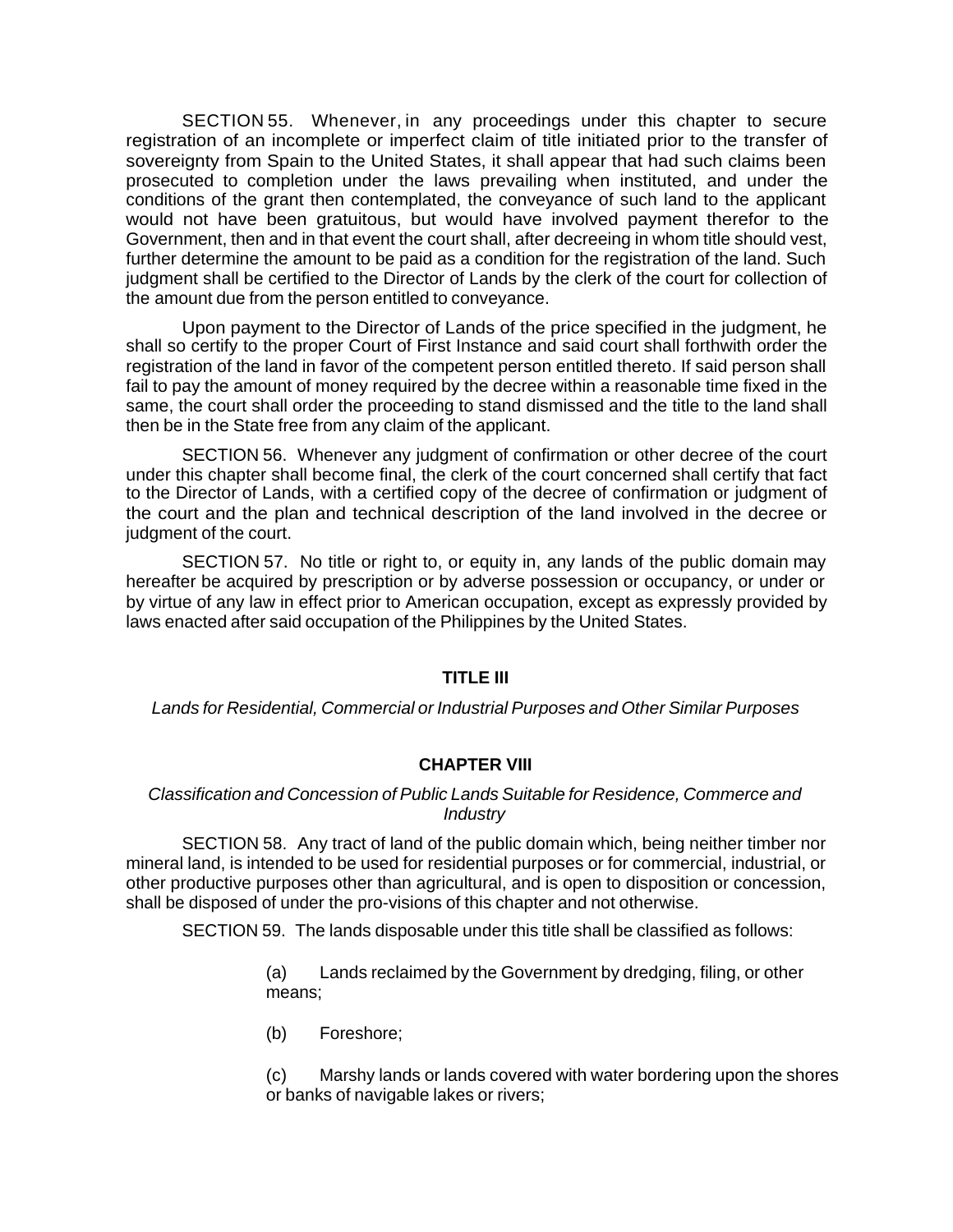(d) Lands not included in any of the foregoing classes.

SECTION 60. Any tract of land comprised under this title may be leased or sold, as the case may be, to any person, corporation, or association authorized to purchase or lease public lands for agricultural purposes. The area of the land so leased or sold shall be such as shall, in the judgment of the Secretary of Agriculture and Natural Resources, be reasonably necessary for the purposes for which such sale or lease is requested, and shall in no case exceed one hundred and forty-four hectares: Provided, however, That this limitation shall not apply to grants, donations, transfers made to a province, municipality or branch or subdivision of the Government for the purposes deemed by said entities conducive to the public interest; but the land so granted donated, or transferred to a province, municipality, or branch or subdivision of the Government shall not be alienated, encumbered, or otherwise disposed of in a manner affecting its title, except when authorized by Congress: *Provided*, *further*, That any person, corporation, association or partnership disqualified from purchasing public land for agricultural purposes under the provisions of this Act, may lease land included under this title suitable for industrial or residential purposes, but the lease granted shall only-be valid while such land is used for the purposes referred to.

SECTION 61. The lands comprised in classes (*a*), (*b*), and (*c*) of section fifty-nine shall be disposed of to private parties by lease only and not otherwise, as soon as the President, upon recommendation by the Secretary of Agriculture and Commerce. shall declare that the same are not necessary for the public service and are open to disposition under this chapter. The lands included in class (*d*) may be disposed of by sale or lease under the provisions of this Act.

SECTION 62. The lands reclaimed by the Government by dredging, filling or otherwise shall be surveyed and may, with the approval of the Secretary of Agriculture and Commerce, be divided by the Director of Lands into lots and blocks, with the necessary streets and alley-ways between them, and said Director shall give notice to the public by publication in the Official Gazette or by other means, that the lots or blocks not needed for public purposes shall be leased for commercial or industrial or other similar purposes.

SECTION 63. Whenever it is decided that lands covered by this chapter are not needed for public purposes, the Director of Lands shall ask the Secretary of Agriculture and Commerce for authority to dispose of the same. Upon receipt of such authority, the Director of Lands shall give notice by public advertisement in the same manner as in the case of leases or sales of agricultural public land, that the Government will lease or sell, as the case may be, the lots or blocks specified in the advertisement, for the purpose stated in the notice and subject to the conditions specified in this chapter.

SECTION 64. The leases executed under this chapter by the Secretary of Agriculture and Commerce shall, among other conditions, contain the following:

> (a) The rental shall not be less than three *per centum* of the appraised or reappraised value of the land plus one *per centum* of the appraised or reappraised value of the improvements, except for lands reclaimed by the Government which shall not be less than four *per centum* of the appraised or reappraised value of the land plus two *per centum* of the appraised or reappraised value of the improvements thereon: *Provided*, That twenty-five *per centum* of the total annual rental on all lands reclaimed prior to the approval of this Act and one *per centum* of the appraised or reappraised value of improvements shall accrue to the construction and improvement portion of the Portworks Fund: *And provided, further,* That the annual rental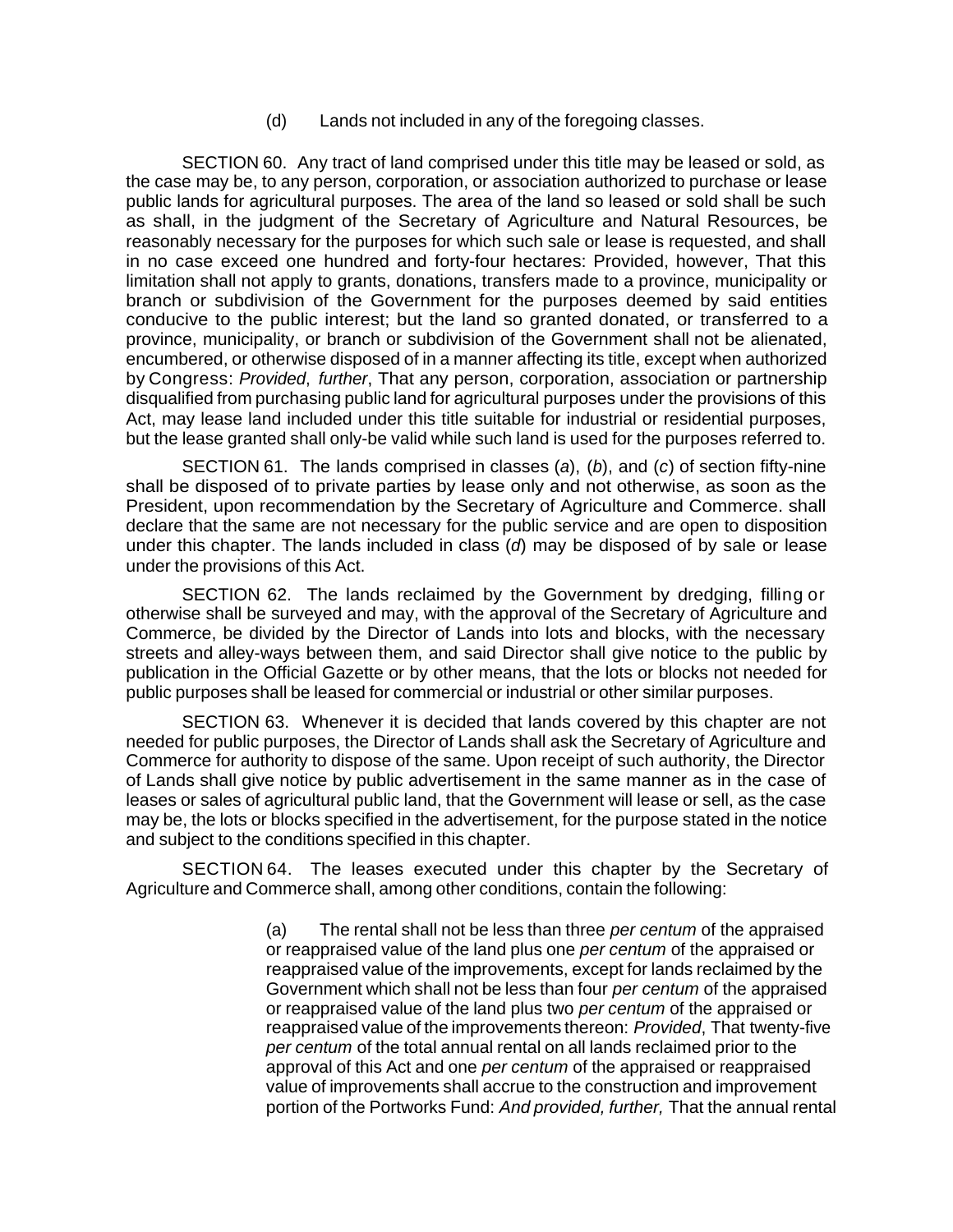on lands reclaimed using the Portworks Fund together with the fee due on account of the improvement thereon after the effectivity of this Act shall all accrue to the construction and improvement portion of the Portworks Fund.

(b) The land rented and the improvements thereon shall be reappraised every ten years if the term of the lease is in excess of that period.

(c) The term of the lease shall be as prescribed by section thirty-eight of this Act.

(d) The lessee shall construct permanent improvements appropriate for the purpose for which the lease is granted, shall commence the construction thereof within six months from the date of the award of the right to lease the land, and shall complete the said construction within eighteen months from said date.

(e) At the expiration of the lease or of any extension of the same, all improvements made by the lessee, his heirs, executors, administrators, successors, or assigns shall become the property of the Government.

(f) The regulation of all rates and fees charged to the public; and the annual submission to the Government for approval of all tariffs of such rates and fees.

(g) The continuance of the easements of the coast police and other easements reserved by existing law or by any laws hereafter enacted.

(h) Subjection to all easements and other rights acquired by the owners of lands bordering upon the foreshore or marshy land.

The violation of one or any of the conditions specified in the contract shall give rise to the rescission of said contract. The Secretary of Agriculture and Commerce may, however, subject to such conditions as he may prescribe, waive the rescission arising from a violation of the conditions of subsection (*d*), or extend the time within which the construction of the improvements shall be commenced and completed.

SECTION 65. The sale of the lands comprised in classes (c) and (d) of section fiftynine shall, among others, comprise the following conditions:

> (a) The purchaser shall make improvements of a permanent character appropriate for the purpose for which the land is purchased, shall commence work thereon within six months from the receipt of the order of award, and shall complete the construction of said improvements within eighteen months from the date of such award; otherwise the Secretary of Agriculture and Natural Resources may rescind the contract.

(b) The purchase price shall be paid in cash or in equal annual installments, not to exceed ten.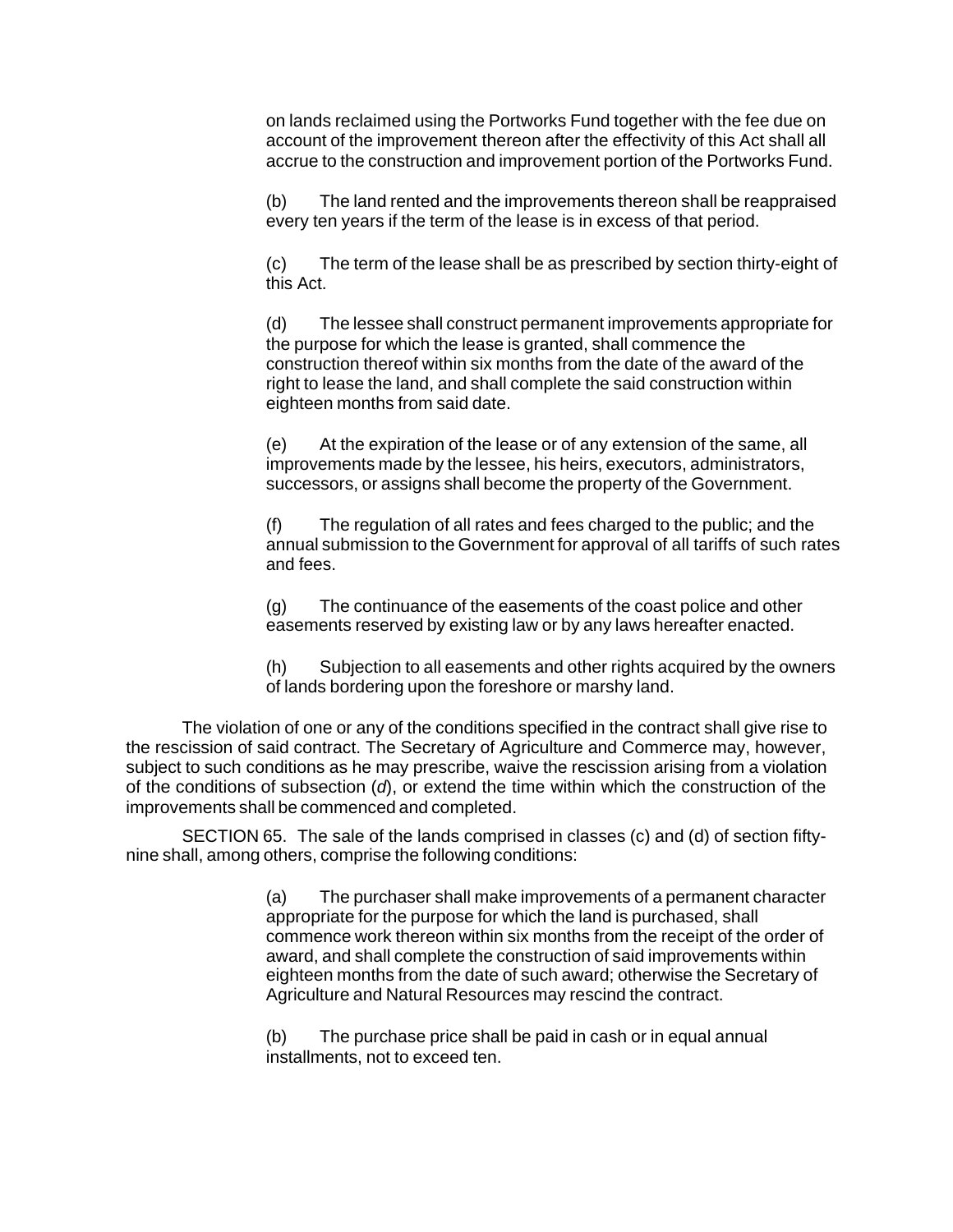The contract of sale may contain other conditions not inconsistent with the provisions of this Act.

SECTION 66. The kind of improvements to be made by the lessee or the purchaser, and the plans thereof, shall be subject to the approval of the Secretary of Public Works and Communications, in case they are constructions or improvements which if by the Government, would properly have to be executed under the supervision of the Bureau of Public Works.

SECTION 67. The lease or sale shall be made through oral bidding; and adjudication shall be made to the highest bidder. However, where an applicant has made improvements on the land by virtue of a permit issued to him by competent authority, the sale or lease shall be made by sealed bidding as prescribed in section twenty-six of this Act, the provisions of which shall be applied wherever applicable. If all or part of the lots remain unleased or unsold, the Director of Lands shall from time to time announce in the Official Gazette or in any other newspapers of general circulation, the lease or sale of those lots, if necessary

SECTION 68. The Secretary of Agricultural and Commerce may grant to qualified persons temporary permission, upon payment of a reasonable charge, for the use of any portion of the lands covered by this chapter for any lawful private purpose, subject to revocation at any time when, in his judgment, the public interest shall require it.

# **TITLE IV**

### *Lands for Educational, Charitable, and Other Similar Purposes*

### **CHAPTER IX**

#### *Concession of Lands for Educational, Charitable, and Other Similar Purposes*

SECTION 69. Whenever any province, municipality, or other branch or subdivision of the Government shall need any portion of the land of the public domain open to concession for educational, charitable or other similar purposes, the President, upon recommendation by the Secretary of Agriculture and Commerce, may execute contracts in favor of the same. in the form of donation, sale, lease, exchange, or any other form, under terms and conditions to be inserted in the contract; but land so granted shall in no case be encumbered or alienated, except when the public service requires their being leased or exchanged, with the approval of the President, for other lands belonging to private parties, or if the National Assembly disposes otherwise.

SECTION 70. Any tract of public land of the class covered by this title maybe sold or leased for the purpose of founding a cemetery, church, college, school, university, or other institutions for educational, charitable or philanthropical purposes or scientific research, the area to be such as may actually and reasonably be necessary to carry out such purpose, but not to exceed ninety-six hectares in any case. The sale or lease shall be made subject to the same conditions as required for the sale and lease of agricultural public land, but the Secretary of Agriculture and Commerce may waive the conditions requiring cultivation. The Secretary of Agriculture and Commerce, if conveyance he sees fit, may order the sale to be made without public auction, at a price to be fixed by said Secretary, or the lease to be granted without auction, at a rental to be fixed by him. In either case it shall be a condition that the purchaser or lessee or their successors or assigns shall not sell transfer, encumber or lease the land for the purposes of speculation or use it for any purpose other than that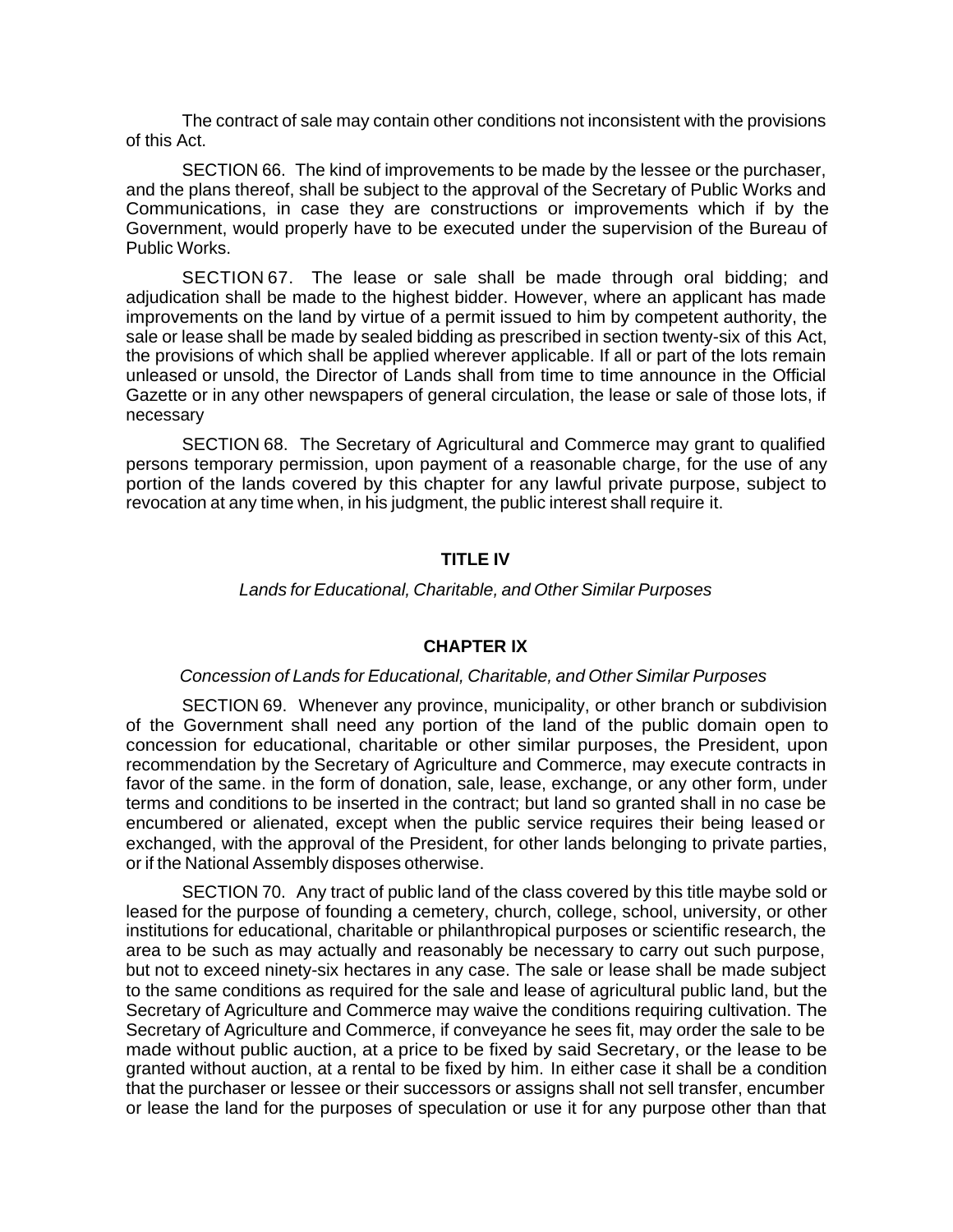contemplated in the application, and that the violation of this condition shall give rise to the immediate rescission of the sale or lease, as the case may be, and to the forfeiture to the Government of all existing improvements: *Provided*, That it shall in no case be sublet, encumbered or resold under the conditions above set forth except with the approval of the Secretary of Agriculture and Commerce.

## **TITLE V**

#### *Reservations*

## **CHAPTER X**

#### *Town Site Reservations*

SECTION 71. Whenever it shall be considered to be in the public interest to found a new town. the Secretary of Agriculture and Commerce shall direct the Director of Lands to have a survey made by his Bureau of the exterior boundaries of the site on which such town is to be established, and upon the completion of the survey he shall send the same to said Secretary, with his recommendations.

SECTION 72. The Secretary of Agriculture and Commerce, if he approves the recommendations of the Director of Lands, shall submit the matter to the President to the end that the latter may issue a proclamation reserving the land surveyed, or such part thereof as he may deem proper, as a town site, and a certified copy of such proclamation shall be sent to the Director of Lands and another to the register of deeds of the province in which the surveyed land lies.

SECTION 73. It shall then be the duty of the Director of Lands, after having recorded the proclamation of the President and the survey accompanying the same, and having completed the legal proceedings prescribed in chapter thirteen of this Act, to direct a subdivision in accordance with the instructions of the Secretary of Agriculture and Commerce, if there shall be such instructions, and if there shall not be any, then in the manner which may to the Director of Lands seem best adapted to the convenience and interest of the public and the residents of the future town.

SECTION 74. The plat of the subdivision shall designate certain lots for commercial and industrial uses and the remainder as residence lots, and shall also reserve and note the lots owned by private individuals as evidenced by record titles, or possessed or claimed by them as private property. Such lots, whether public or private, shall be numbered upon a general plan or system.

The plat prepared by the Director of Lands shall be submitted to the Secretary of Agriculture and Commerce for consideration, modification, amendment, or approval.

SECTION 75. Unless the necessary reservations are made in the proclamation of the President, the Director of Lands, with the approval of the Secretary of Agriculture and Commerce, shall reserve out of the land by him to be subdivided lots of sufficient size and convenient situation for public use, as well as the necessary avenues, streets, alleyways, parks, and squares. The avenues, streets, alleys, parks, plazas, and lots shall be laid out on the plat as though the lands owned or claimed by private persons were part of the public domain and part of the reservation, with a view to the possible subsequent purchase or condemnation thereof, if deemed necessary by the proper authorities.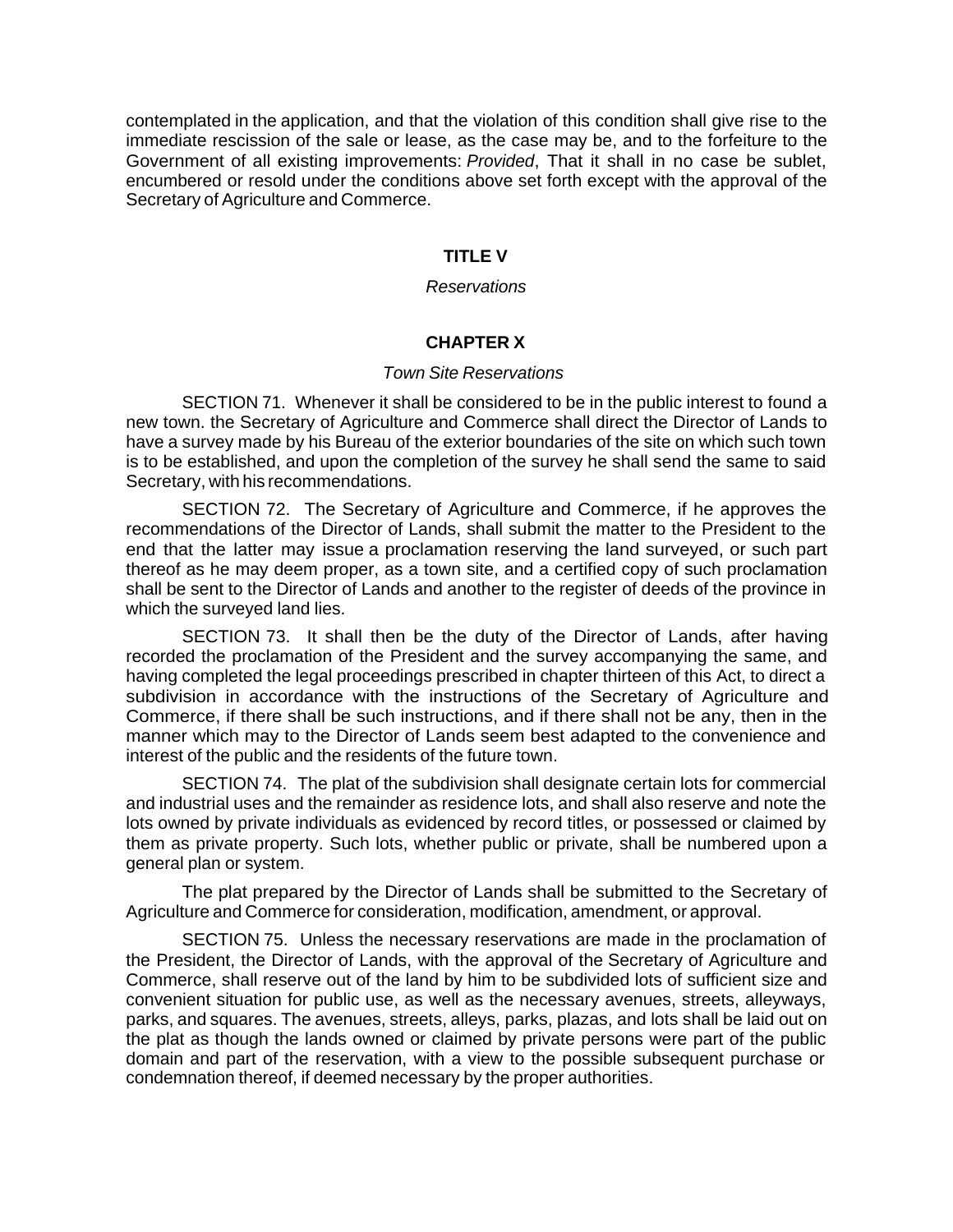SECTION 76. At any time after the subdivision has been made, the President may, in case the public interest requires it, reserve for public purposes any lot or lots of the land so reserved and not disposed of.

SECTION 77. If, in order to carry out the provisions of this chapter, it shall be necessary to condemn private lands within the limits of the new town, the President shall direct the Solicitor-General or officer acting in his stead to at once begin proceedings for condemnation, in accordance with the provisions of existing law.

SECTION 78. When the plat of subdivision has been finally approved by the Secretary of Agriculture and Commerce, the Director of Lands shall record the same in the records of his office and shall forward a certified copy of such record to the register of deeds of the province in which the land lies, to be by such register recorded in the records of his office

SECTION 79. All lots, except those claimed by or belonging to private parties and those reserved for parks, buildings, and other public uses, shall be sold, after due notice, at public auction to the highest bidder, after the approval and recording of the plat of subdivision as above provided, but no bid shall be accepted that does not equal at least twothirds of the appraised value, nor shall bids be accepted from persons, corporations, associations, or partnerships not authorized to purchase public lands for commercial, residential or industrial purposes under the provisions of this Act. The provisions of sections twenty-six and sixty-five of this Act shall be observed in so far as they are applicable. Lots for which satisfactory bids have not been received shall be again offered for sale, under the same conditions as the first time, and if they then remain unsold, the Director of Lands shall be authorized to sell them at private sale for not less than two-thirds of their appraised value.

SECTION 80. All funds derived from the sale of lots shall be covered into the Philippine Treasury as part of the general funds.

SECTION 81. Not more than two residence lots and two lots for commercial and industrial uses in any one town site shall be sold to any one person, corporation, or association without the specific approval of the Secretary of Agriculture and Commerce.

SECTION 82. The Assembly shall have the power at any time to modify, alter, rescind, repeal, annul, and cancel, with or without conditions, limitation, exceptions, or reservations, all and any dispositions made by the executive branch of the Philippine Government by virtue of this chapter, and the exercise of this power shall be understood as reserved in all cases, as an inherent condition thereof.

### **CHAPTER XI**

#### *Reservations for Public and Semi-Public Purposes*

SECTION 83. Upon the recommendation of the Secretary of Agriculture and Commerce, the President may designate by proclamation any tract or tracts of land of the public domain as reservations for the use of the Commonwealth of the Philippines or of any of its branches, or of the inhabitants thereof, in accordance with regulations prescribed for this purpose, or for quasi-public uses or purposes when the public interest requires it, including reservations for highways, rights of way for railroads, hydraulic power sites, irrigation systems, communal pastures or *leguas comunales,* public parks, public quarries, public fishponds, workingmen's village and other improvements for the public benefit.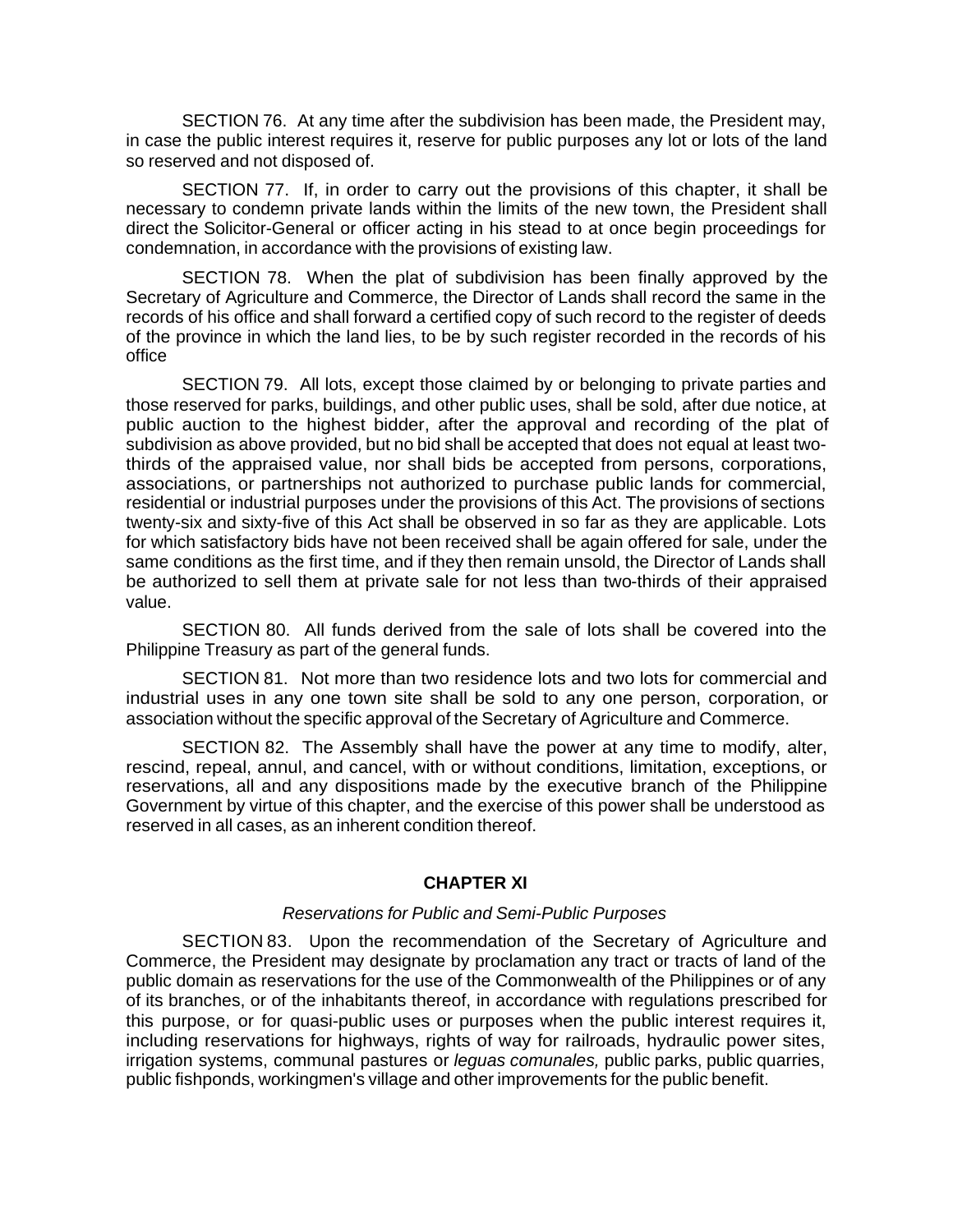SECTION 84. Upon recommendation of the Secretary of Agriculture and Commerce, the President, may by proclamation, designate any tract or tracts of the public domain for the exclusive use of the non-Christian Filipinos, including in the reservation, in so far as practicable, the lands used or possessed by them, and granting to each member not already the owner, by title or gratuitous patent, of four or more hectares of land, the use and benefit only of a tract of land not to exceed four hectares for each male member over eighteen years of age or the head of a family. As soon as the Secretary of the Interior shall certify that the majority of the non-Christian inhabitants of any given reservation have advanced sufficiently in civilization, then the President may order that the lands of the public domain within such reservation be granted under the general provisions of this Act to the said inhabitants, and the subdivision and distribution of said lands as above provided shall be taken into consideration in the final disposition of the same. But any non-Christian inhabitant may at any time apply for the general benefits of this Act provided the Secretary of Agriculture and Commerce is satisfied that such inhabitant is qualified to take advantage of the provisions of the same: *Provided*, That all grants, deeds, patents and other instruments of conveyance of land or purporting to convey or transfer rights of property, privileges, or easements appertaining to or growing out of lands, granted by sultans, datus, or other chiefs of the so-called non-Christian tribes, without the authority of the Spanish Government while the Philippines were under the sovereignty of Spain, or without the consent of the United States Government or of the Philippine Government since the sovereignty over the Archipelago was transferred from Spain to the United States, and all deeds and other documents executed or issued or based upon the deeds, patents, and documents mentioned, are hereby declared to be illegal, void, and of no effect.

SECTION 85. Upon recommendation by the Secretary of Agriculture and Commerce, the President may, by proclamation designate any tract or tracts of land of the public domain for the establishment of agricultural colonies; and although the disposition of the lands to the colonists shall be made under the provisions of this Act, yet, while the Government shall have the supervision and management of said colonies, the Secretary of Agriculture and Commerce may make the necessary rules and regulations for the organization and internal administration of the same. The Secretary of Agriculture and Commerce may also, under conditions to be established by the Assembly, turn over a colony so reserved to any person or corporation, in order that such person or corporation may clear, break, and prepare for cultivation the lands of said colony and establish the necessary irrigation system and suitable roads and fences; but final disposition shall be made of the land in accordance with the provisions of this Act, subject, however, to such conditions as the National Assembly may establish for the reimbursement of the expense incurred in putting such lands in condition for cultivation: *Provided*, That the National Assembly may direct that such land so prepared for cultivation may be disposed of only by sale or lease.

### **CHAPTER XII**

#### *Provisions Common to Reservations*

SECTION 86. A certified copy of every proclamation of the President issued under the provisions of this title shall be forwarded to the Director of Lands for record in his office, and a copy of this record shall be forwarded to the register of deeds of the province or city where the land lies. Upon receipt of such certified copy, the Director of Lands shall order the immediate survey of the proposed reservation if the land has not yet been surveyed, and as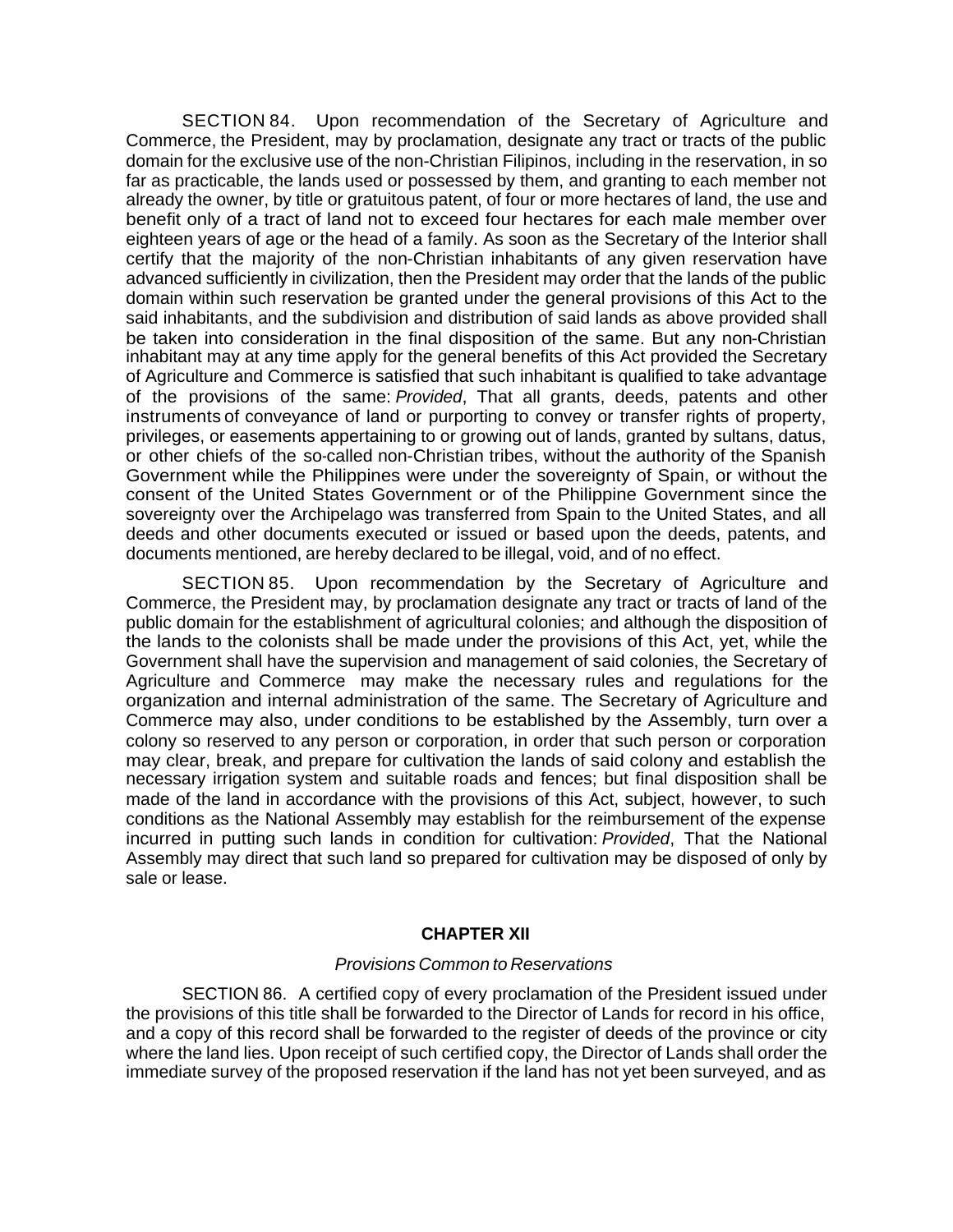soon as the plat has been completed, he shall proceed in accordance with the next following section.

SECTION 87. If all the lands included in the proclamation of the President are not registered under the Land Registration Act, the Solicitor-General, if requested to do so by the Secretary of Agriculture and Commerce, shall proceed in accordance with the provision of section fifty-three of this Act.

SECTION 88. The tract or tracts of land reserved under the provisions of section eighty-three shall be non-alienable and shall not be subject to occupation, entry, sale, lease, or other disposition until again declared alienable under the provisions of this Act or by proclamation of the President.

## **TITLE VI**

### *General Provisions*

### **CHAPTER XIII**

#### *Applications: Procedure, Concession of Lands, and Legal Restrictions and Encumbrances*

SECTION 89. All applications filed under the provisions of this Act shall be addressed to the Director of Lands.

SECTION 90. Every application under the provisions of this Act shall be made under oath and shall set forth:

> (a) The full name of applicant, his age, place of birth, citizenship, civil status, and post-office address. In case the applicant is a corporation, association or copartnership, the application shall be accompanied with a certified copy of its articles of incorporation, association or copartnership together with an affidavit of its President, manager, or other responsible officer, giving the names of the stockholders or members, their citizenship, and the number of shares subscribed by each.

(b) That the applicant has all the qualifications required by this Act in the case.

(c) That he has none of the disqualifications mentioned herein.

(d) That the application is made in good faith, for the actual purpose of using the land for the object specified in the application and for no other purpose, and that the land is suitable for the purpose to which it is to be devoted.

(e) That the application is made for the exclusive benefit of the application and not, either directly or indirectly, for the benefit of any other person or persons, corporation, association, or partnership.

(f) As accurate a description of the land as may be given, stating its nature the province, municipality, barrio, and sitio where it is located, and its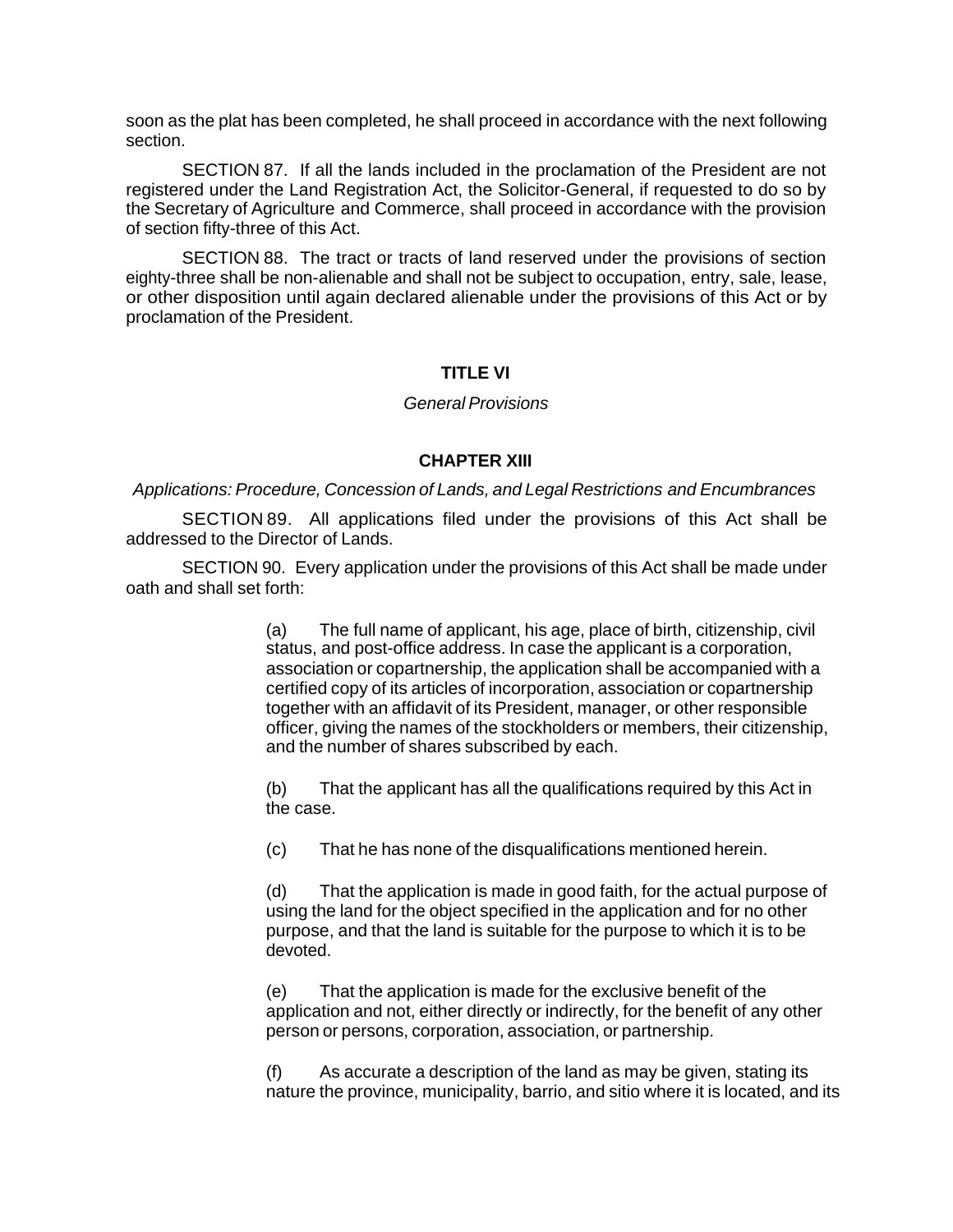limits and boundaries, specifying those having reference to accidents of the ground or permanent monuments, if any.

(g) Whether all or part of the land is occupied or cultivated or improved, and by whom, giving his post-office address, and whether the land has been occupied or cultivated or improved by the applicant or his ascendant, the name of the ascendant, the relationship with him, the date and place of the death of the ascendant, the date when the possession and cultivation began, and description of the improvements made, accompanying satisfactory evidence of the relationship of the applicant with the ascendant, and of the death of the latter and the descendants left by him, in case it is alleged that he occupied and cultivated the land first; or whether there are indications of its having been occupied, cultivated, or improved entirely or partially, and if so, in what such indications consist, whether he has made investigations as to when and by whom such improvements were made, and if so, how such investigations were made and what was the result thereof; or whether the land is not occupied, improved, or cultivated either entirely or partially, and there are no indications of it having ever been occupied, improved, or cultivated, and in this case, what is the condition of the land.

(h) That the land applied for is neither timber nor mineral land and does not contain guano or deposits of salts or coal.

(i) That the applicant agrees that a strip forty meters wide starting from the bank on each side of any river or stream that may be found on the land applied for, shall be demarcated and preserved as permanent timberland to be planted exclusively to trees of known economic value, and that he shall not make any clearing thereon or utilize the same for ordinary farming purposes even after patent shall have been issued to him or a contract of lease shall have been executed in his favor. 68

SECTION 91. The statements made in the application shall be considered as essential conditions and parts of any concession, title, or permit issued on the basis of such application, and any false statements therein or omission of facts altering, changing, or modifying the consideration of the facts set forth in such statements, and any subsequent modification, alteration, or change of the material facts set forth in the application shall *ipso facto* produce the cancellation of the concession, title, or permit granted. It shall be the duty of the Director of Lands, from time to time and whenever he may deem it advisable, to make the necessary investigations for the purpose of ascertaining whether the material facts set out in the application are true, or whether they continue to exist and are maintained and preserved in good faith, and for the purposes of such investigation, the Director of Lands is hereby empowered to issue *subpoenas* and *subpoenas duces tecum* and, if necessary, to obtain compulsory process from the courts. In every investigation made in accordance with this section, the existence of bad faith, fraud, concealment, or fraudulent and illegal modification of essential facts shall be presumed if the grantee or possessor of the land shall refuse or fail to obey a *subpoena* or *subpoena duces tecum* lawfully issued by the Director of Lands or his authorized delegates or agents, or shall refuse or fail to give direct and specific answers to pertinent questions, and on the basis of such presumption, an order of cancellation may issue without further proceedings.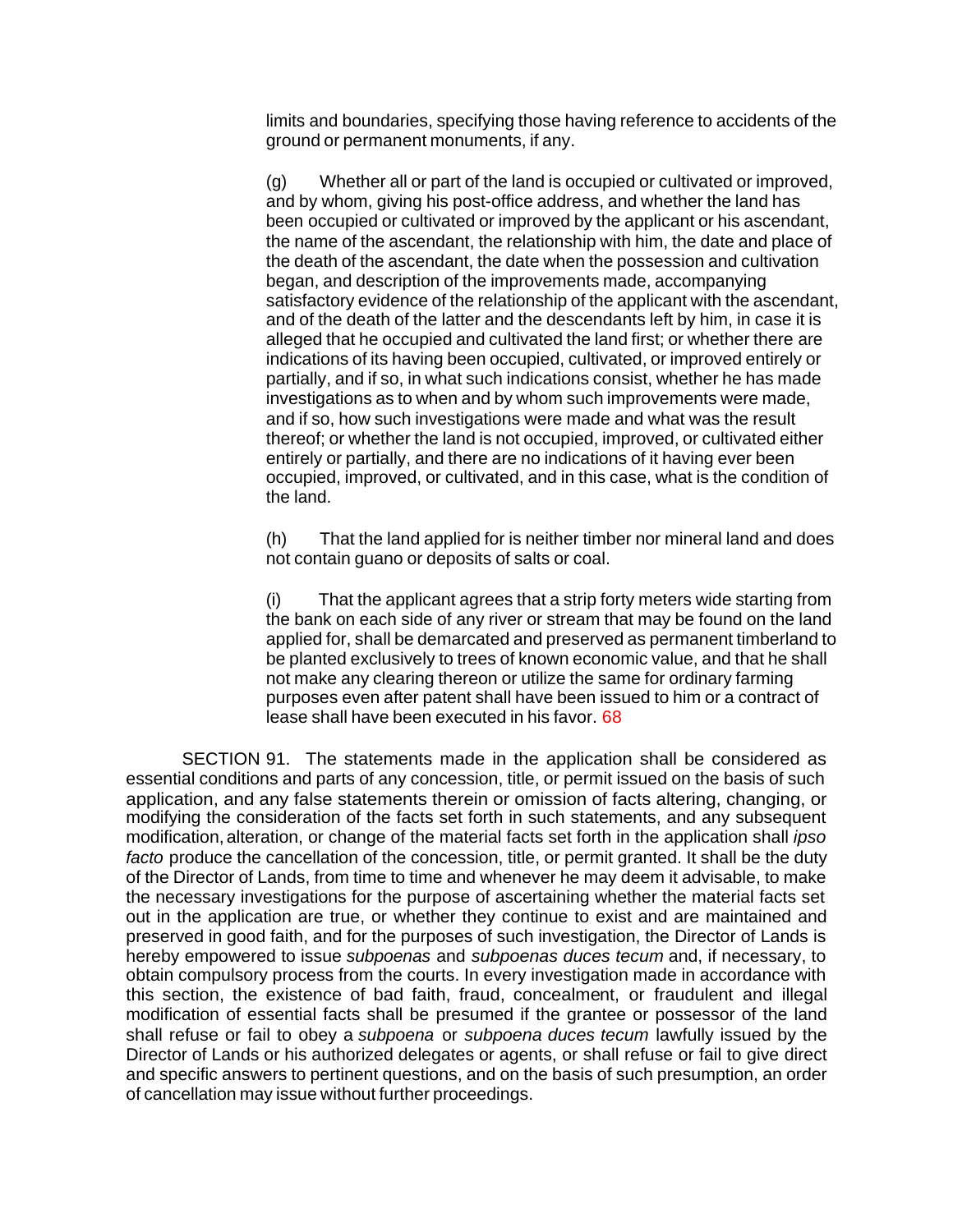SECTION 92. Although the maximum area of public land that may be acquired is fixed, yet the spirit of this Act is that the rule which must deter-mine the real area to be granted is the beneficial use of the land. The concession or disposition shall be for less than the maximum area authorized if, at the time of the issuance of the patent or of the concession or disposition, it shall appear that the applicant is utilizing and is only able to utilize a smaller area, even though the application is for a greater area. For the purposes of this section, the Director of Lands is authorized to determine the area that may be granted to the applicant, and to deny or cancel or limit any application for concession, purchase, or lease if convinced of the lack of means of the applicant for using the land for the purpose for which he has requested it.

SECTION 93. Lands applied for under this Act shall conform to the legal subdivisions and shall be contiguous if comprising more than one subdivision. If subdivisions have not been made on the date of the application, the lands shall be rectangular in form so far as practicable, but it shall be endeavored to make them conform to the legal subdivision as soon as the same has been made, provided the interests of the applicant or grantee are protected; and the subdivision assigned to the applicant or grantee shall, so far as practicable, include the land improved or cultivated. The regulations to be issued for the execution of the provisions of this section shall take into account the legal subdivision to be made by the Government and the inadvisability of granting the best land at a given place to only one person. cd i

SECTION 94. In case the legal subdivisions have already been made at the time of the filing of the application, no charge shall be made for the survey; but if the legal subdivisions have not yet been made, the cost of the survey shall be charged to the Government, except in the following cases:

> (a) In purchases under chapters five and ten of this Act, the cost of the survey shall be charged to the purchaser if the same is a corporation, association, or partnership; in other purchases the purchases, whoever it be, shall pay the total cost of the survey.

> (b) In leases, the cost of the survey shall be paid by the lessee; but at any time after the first five years from the approval of the lease, and during Cost of the life of the same, the lessee shall be entitled to the reimbursement of one-half of the cost of the survey, if he shows to the satisfaction of the Director of Lands that he has occupied and improved a sufficient area of the land or incurred sufficient expenses in connection therewith to warrant such reimbursement.

SECTION 95. If before the delimitation and survey of a tract of public land the President shall declare the same disposable or alienable and such land shall be actually occupied by a person other than the applicant, the Director of Lands shall inform the occupant of his prior right to apply for the land and shall give him one hundred and twenty days time in which to file the application or apply for the concession by any of the forms of disposition authorized by this Act, if such occupant is qualified to acquire a concession under this Act.

SECTION 96. As soon as any land of the public domain has been surveyed, delimited, and classified, the President may, in the order issued by him declaring it open for disposition, designate a term within which occupants with improvements but not entitled to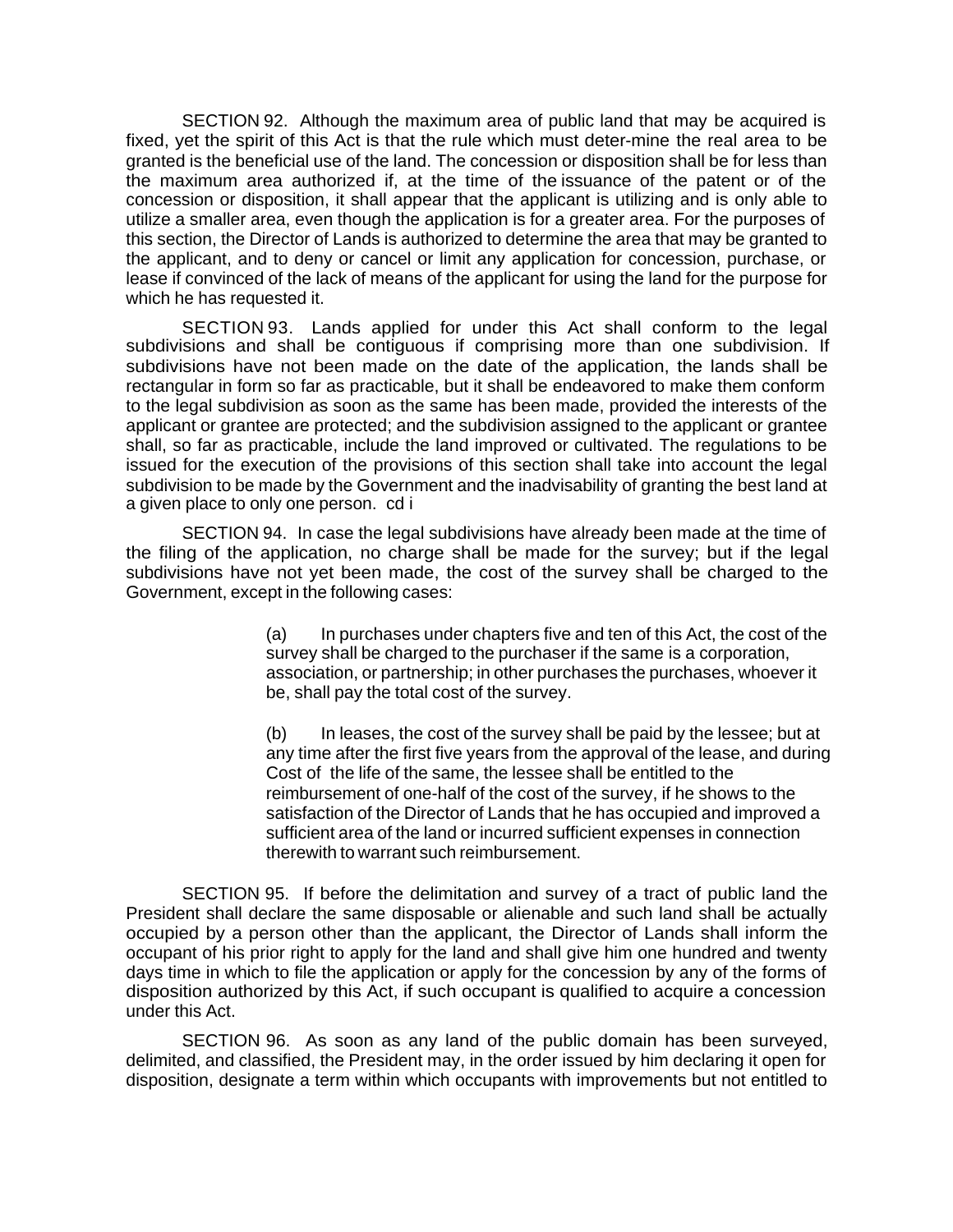free patents may apply for the land occupied by them, if they have the qualifications required by this Act.

SECTION 97. If in the case of the two last preceding sections, the occupant or occupants have not made application under any of the provisions of this Act at the expiration of the time limit fixed, they shall lose any prior right to the land recognized by this Act, and the improvements on the land, if any, shall be forfeited to the Government.

SECTION 98. All rights in and interest to, and the improvements and crops upon, land for which an application has been denied or canceled or a patent or grant refused, or a contract or concession rescinded or annulled, shall also be forfeited to the Government.

SECTION 99. The Secretary of Agriculture and Commerce may order such improvements and crops to be appraised separately, for sale to the new applicant or grantee, or may declare such land open only to sale or lease.

SECTION 100. In case the cancellation is due to delinquency on the part of the applicant or grantee, the same shall be entitled to the reimbursement of the proceeds of the sale of the improvements and crops, after deducting the total amount of his indebtedness to the Government and the expense incurred by it in the sale of the improvements or crops and in the new concession of the land.

SECTION 101. All actions for the reversion to the Government of lands of the public domain or improvements thereon shall be instituted by the Solicitor-General or the officer acting in his stead, in the proper courts, in the name of the Commonwealth of the Philippines.

SECTION 102. Any person, corporation, or association may file an objection under oath to any application or concession under this Act, grounded on any reason sufficient under this Act for the denial or cancellation of the application or the denial of the patent or grant. If, after the applicant or grantee has been given suitable opportunity to be duly heard, the objection is found to be well founded, the Director of Lands shall deny or cancel the application or deny patent or grant, and the person objecting shall, if qualified, be granted a prior right of entry for a term of sixty days from the date of the notice.

SECTION 103. All the proofs, affidavits, and oaths of any kind required or necessary under this Act may be made before the justice of the peace 71 of the municipality in which the land lies, or before the judge or clerk of the Court of First Instance of the province in which the land lies, or before any justice of the peace or chargeable notary public of the province in which the land lies, or before any officer or employee of the Bureau of Lands authorized by law to administer oaths.

The fees for the taking of final evidence before any of the officials herein-before mentioned shall be as follows:

For each affidavit, fifty centavos.

For each deposition of the applicant or the witness, fifty centavos.

SECTION 104. Any owner of uncultivated agricultural land who knowingly permits application for the same to be made to the Government and the land to be tilled and improved by a bona fide grantee without protesting to the Bureau of Lands within one year after cultivation has begun, shall lose all to the part of the land so cultivated and improved, unless he shall bring action in the proper court before such action for recovery prescribes and obtains favorable judgment therein, in which case the court shall, upon its decision becoming final, order the payment to the grantee, within a reasonable period, of the indemnity fixed by said court for the cultivation and improvement.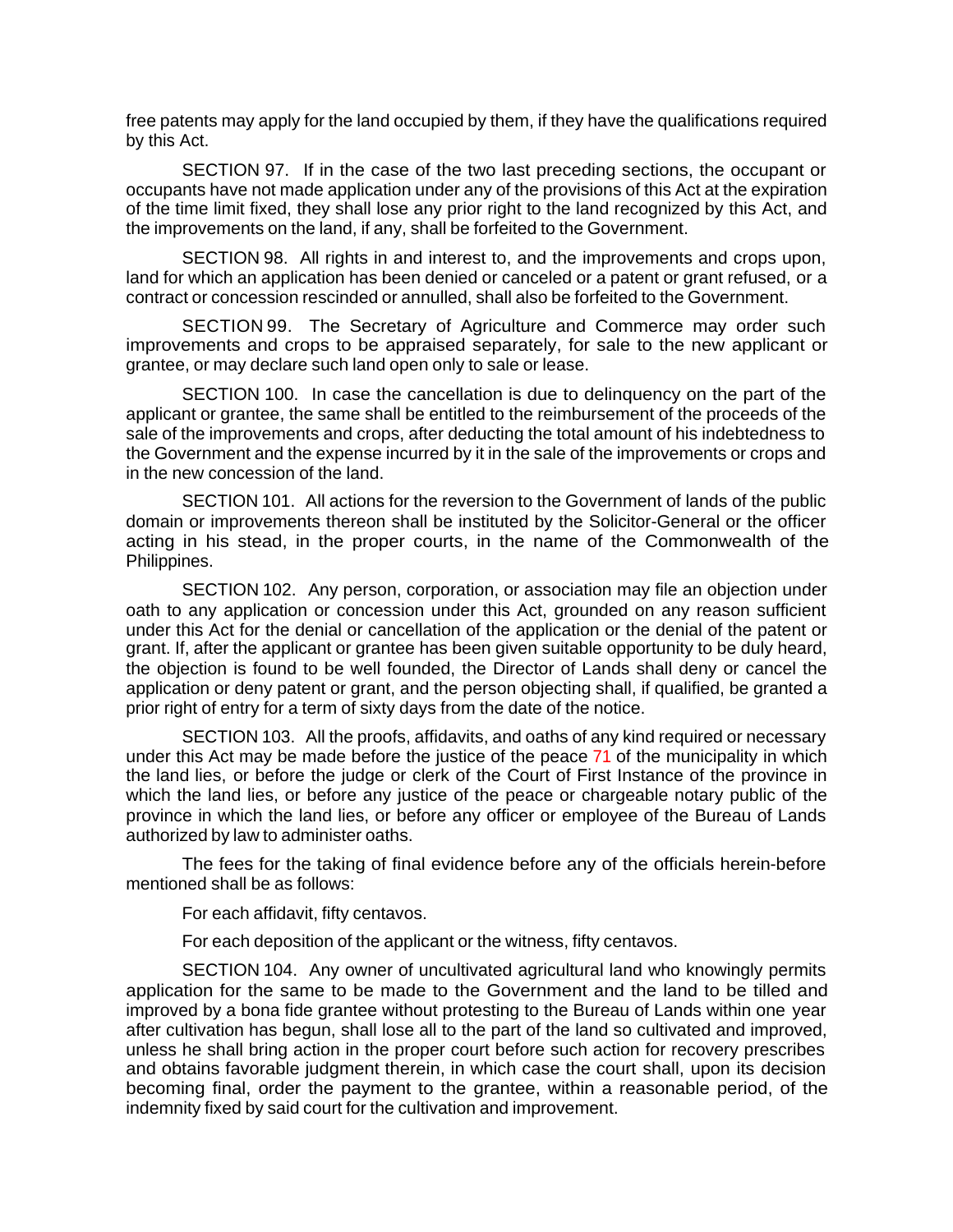SECTION 105. If at any time the applicant or grantee shall die before the issuance of the patent or the final grant of the land, or during the life of the lease, or while the applicant or grantee still has obligations pending towards the Government, in accordance with this Act, he shall be succeeded in his rights and obligations with respect to the land applied for or granted or leased under this Act by his heirs in law, who shall be entitled to have issued to them the patent or final concession if they show that they have complied with the requirements therefor, and who shall be subrogated in all his rights and obligations for the purposes of this Act.

SECTION 106. If at any time after the approval of the application and before the issuance of a patent or the final concession of the land, or during the life of the lease, or at any time when the applicant or grantee still has obligations pending with the Government, in accordance with this Act, it appears that the land applied for is necessary, in the public interest, for the protection of any source of water or for any work for the public benefit that the Government wishes to undertake, the Secretary of Agriculture and Commerce may order the cancellation of the application or the non issuance of the patent or concession or the exclusion from the land applied for of such portion as may be required, upon payment of the value of the improvements, if any.

SECTION 107. All patents or certificates for land granted under this Act shall be prepared in the Bureau of Lands and shall be issued in the name of the Government of the Republic of the Philippines under the signature of the President of the Philippines: *Provided*, however, That the President of the Philippines may delegate to the Secretary of Agriculture and Natural Resources 74 and/or the Under secretary for Natural Resources 74 the power to sign patents or certificates covering lands not exceeding one hundred forty-four hectares in area, and to the Secretary of Agriculture and Natural Resources 75 the power to sign patents or certificates covering lands exceeding one hundred forty-four hectares in area: *Provided*, *further*, That District Land Officers in every province are hereby empowered to sign patents or certificates covering lands not exceeding five hectares in area when the office of the District Land Officer is properly equipped to carry out the purposes of this Act: Provided, That no applicant shall be permitted to split the area applied for by him in excess of the area fixed in this section among his relatives within the sixth degree of consanguinity or affinity excepting the applicant's married children who are actually occupying the land: *Provided*, *finally*, That copies of said patents issued shall be furnished to the Bureau of Lands for record purposes. No patent or certificate shall be issued by the District Land Officer unless the survey of the land covered by such patent or certificate, whether made by the Bureau of Lands or by a private surveyor, has been approved by the Director of Lands. The Director of Lands shall promptly act upon all surveys submitted to him for approval and return the same to the District Land Officer within ninety days after receipt of such surveys by his office. In case of disapproval, the Director of Lands shall state the reasons therefor. Any person aggrieved by the decision or action of the District Land Officer may, within thirty days from receipt of the copy of the said decision, appeal to the Director of Lands. Such patents or certificates shall be effective only for the purposes defined in Section one hundred and twenty-two of the land Registration Act, and actual conveyance of the land shall be effected only as provided in said section.

All surveys pending approval by the Director of Lands at the time this Act takes effect shall be acted upon by him within ninety days from the effectivity of this Act.

SECTION 108. No patent shall issue nor shall any concession or contract be finally approved unless the land has been surveyed and an accurate plat made thereof by the Bureau of Lands.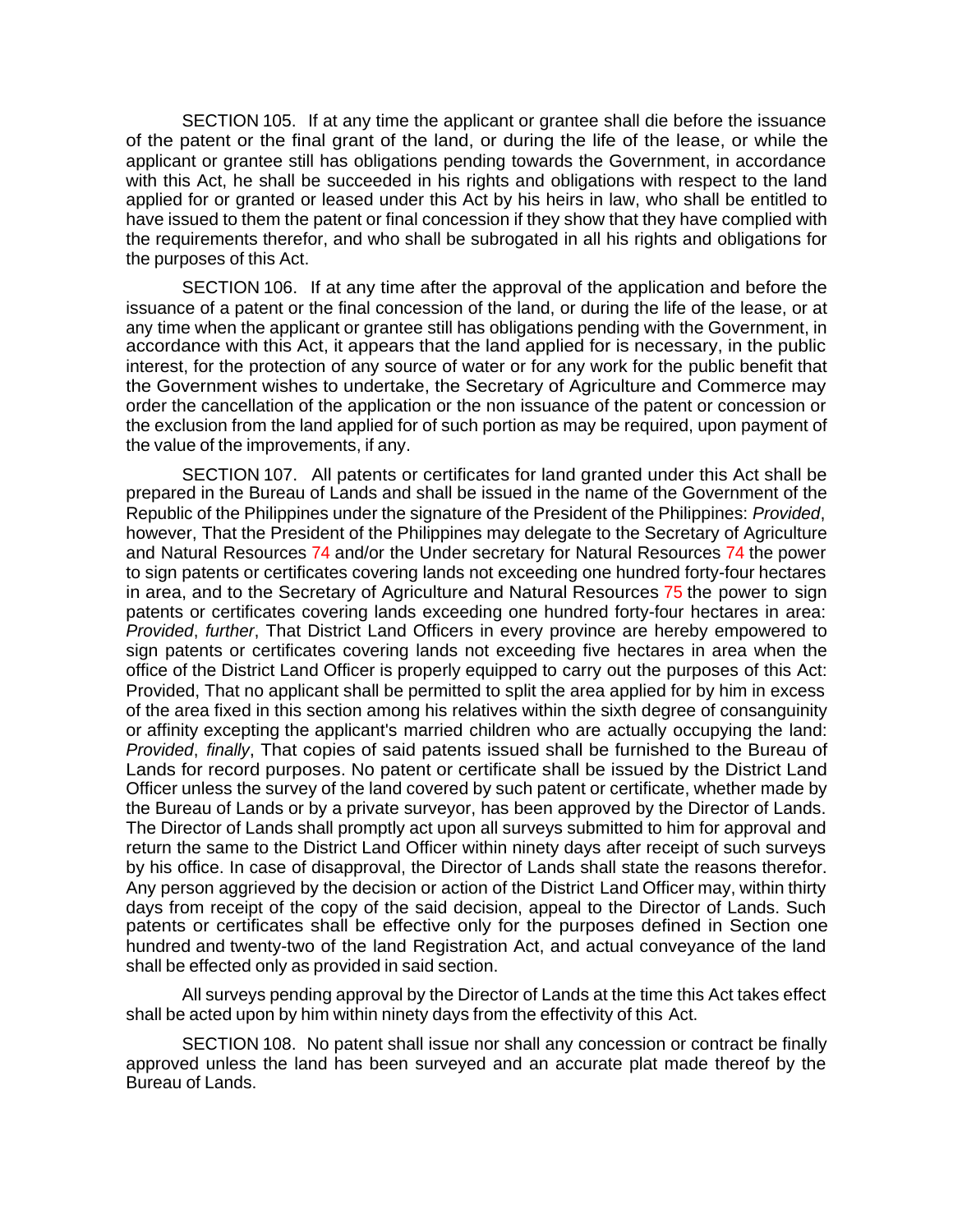SECTION 109. In no case shall any land be granted under the provisions of this Act when this affects injuriously the use of any adjacent land or of the waters, rivers, creeks, foreshore, roads, or roadsteads, or vest the grantee with other valuable rights that may be detrimental to the public interest.

SECTION 110. Patents or certificates issued under the provisions of this Act shall not include nor convey the title to any gold, silver, copper, iron, or other metals or minerals, or other substances containing minerals, guano, gums, precious stones, coal, or coal oil contained in lands granted thereunder. These shall remain to be property of the State.

SECTION 111. All persons receiving title to lands under the provisions of this Act shall hold such lands subject to the provisions hereof and to the same public servitudes as exist upon lands owned by private persons, including those with reference to the littoral of the sea and the banks of navigable rivers or rivers upon which rafting may be done.

SECTION 112. Said land shall further be subject to a right-of-way not exceeding sixty (60) meters in width for public highways, railroads, irrigation ditches, aqueducts, telegraph and telephone lines and similar works as the Government or any public or quasipublic service or enterprise, including mining or forest concessionaires, may reasonably require for carrying on their business, with damages for the improvements only. 77

SECTION 113. The beneficial use of water shall be the basis, the measure, and the limit of all rights thereto, and the patents herein granted shall be subject to the right of the Government to make such rules and regulations for the use of water and the protection of the water supply, and for other public purposes, as it may deem best for the public good. Whenever, by priority of possession, rights to the use of water for mining, agricultural, manufacturing, or other purposes have vested and accrued, and the same are recognized and acknowledged by the local customs, or by the laws and decisions of the courts, the possessors and owners of such vested rights shall be maintained and protected in the same, and all patents granted under this Act shall be subject to any vested and accrued rights to ditches and reservoirs used in connection with such water rights as may have been acquired in the manner above described prior to April eleven, eighteen hundred and ninetynine.

SECTION 114. There is hereby reserved from the operation of all patents, certificates, entries, and grants by the Government authorized under this Act the right to use for the purposes of power any flow of water in any stream running through or by the land granted, the convertible power from which at ordinary low water exceeds fifty horse power. Where the convertible power in any stream running through or by land granted under the authority of this Act thus exceeds fifty horsepower, and there is no means of using such power except by the occupation of a part of the land granted under authority of this Act, then so much land as is reasonably necessary for the mill site or site for the power house, and for a suitable dam and site for massing the water, is hereby excepted from such grants, not exceeding four hectares, and a right of way to the nearest public highway from the land thus excepted, and also a right of way for the construction and maintenance of such flumes, aqueducts, wires, poles, o r order conduits as may be needed in conveying the water to the point where its fall will yield the greatest power, or the power from the point of conversion to the point of use, is reserved as a servitude or easement upon the land granted by authority of this Act: *Provided*, *however*, That when the Government or any concessionaire of the Government shall take possession of the land under this section which a grantee under this Act shall have paid for, supposing it to be subject to grant under this Act, said grantee shall be entitled to indemnity from the Government or the concessionaire, as the case may be, in the amount, if any, paid by him to the Government for the land taken from him by virtue of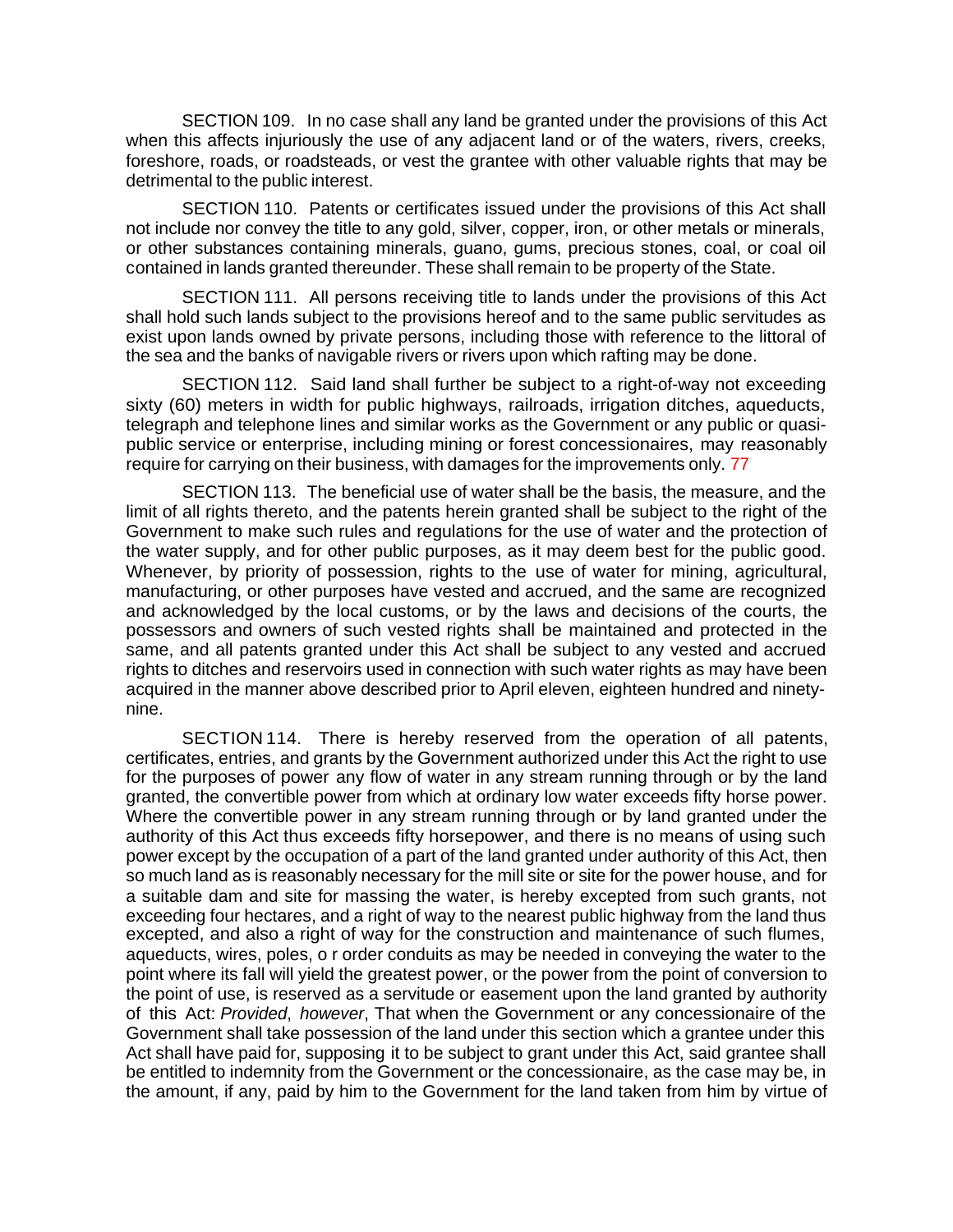this section: And *provided*, *further*, That with respect to the flow of water, except for converting the same into power exceeding fifty horse power, said grantee shall be entitled to the same use of the water flowing through or along his land that other private owners enjoy under the law, subject to the governmental regulation provided in the previous section. Water power privileges in which the convertible power at ordinary low water shall exceed fifty horse power shall be disposed of only upon terms established by an Act of the Assembly concerning the use, lease or acquisition of such water privilege.

SECTION 115. All lands granted by virtue of this Act, including homesteads upon which final proof has not been made or approved, shall, even though and while the title remains in the State, be subject to the ordinary taxes, which shall be paid by the grantee or the applicant, beginning with the year next following the one in which the homestead application has been filed, or the concession has been approved, or the contract has been signed, as the case may be, on the basis of the value fixed in such filing, approval or signing of the application, concession or contract.

SECTION 116. The appraisal or reappraisal of the lands or improvements subject to concession or disposition under this Act shall be made by the Director of Lands, with the approval of the Secretary of Agriculture and Commerce. The Director of Lands may request the assistance of the provincial treasurer of the province in which the land lies or may appoint a committee for such purpose in the province or in the municipality in which the land lies. In no case shall the appraisal or reappraisal be less than the expense incurred or which may be incurred by the Government in connection with the application or concession, nor shall any reappraisal be made with an increase of more than one hundred per centum upon the appraisal or reappraisal next preceding.

SECTION 117. All sums due and payable to the Government under this Act, except homestead fees, shall draw simple interest at the rate of four per centum per annum from and after the date in which the debtor shall become delinquent.

SECTION 118. Except in favor of the Government or any of its branches, units, or institutions, lands acquired under free patent or homestead provisions shall not be subject to encumbrance or alienation from the date of the approval of the application and for a term of five years from and after the date of issuance of the patent or grant, nor shall they become liable to the satisfaction of any debt contracted prior to the expiration of said period, but the improvements or crops on the land may be mortgaged or pledged to qualified persons, associations, or corporations.

No alienation, transfer, or conveyance of any homestead after five years and before twenty-five years after issuance of title shall be valid without the approval of the Secretary of Agriculture and Commerce, which approval shall not be denied except on constitutional and legal grounds.

SECTION 119. Every conveyance of land acquired under the free patent or homestead provisions, when proper, shall be subject to repurchase by the applicant, his widow, or legal heirs, within a period of five years from the date of the conveyance.

SECTION 120. Conveyance and encumbrance made by persons belonging to the so-called "non-Christian Filipinos" or national cultural minorities, when proper, shall be valid if the person making the conveyance or encumbrance is able to read and can understand the language in which the instrument or conveyance or encumbrances is written. Conveyances and encumbrances made by illiterate non-Christian or literate non-Christians where the instrument of conveyance or encumbrance is in a language not understood by the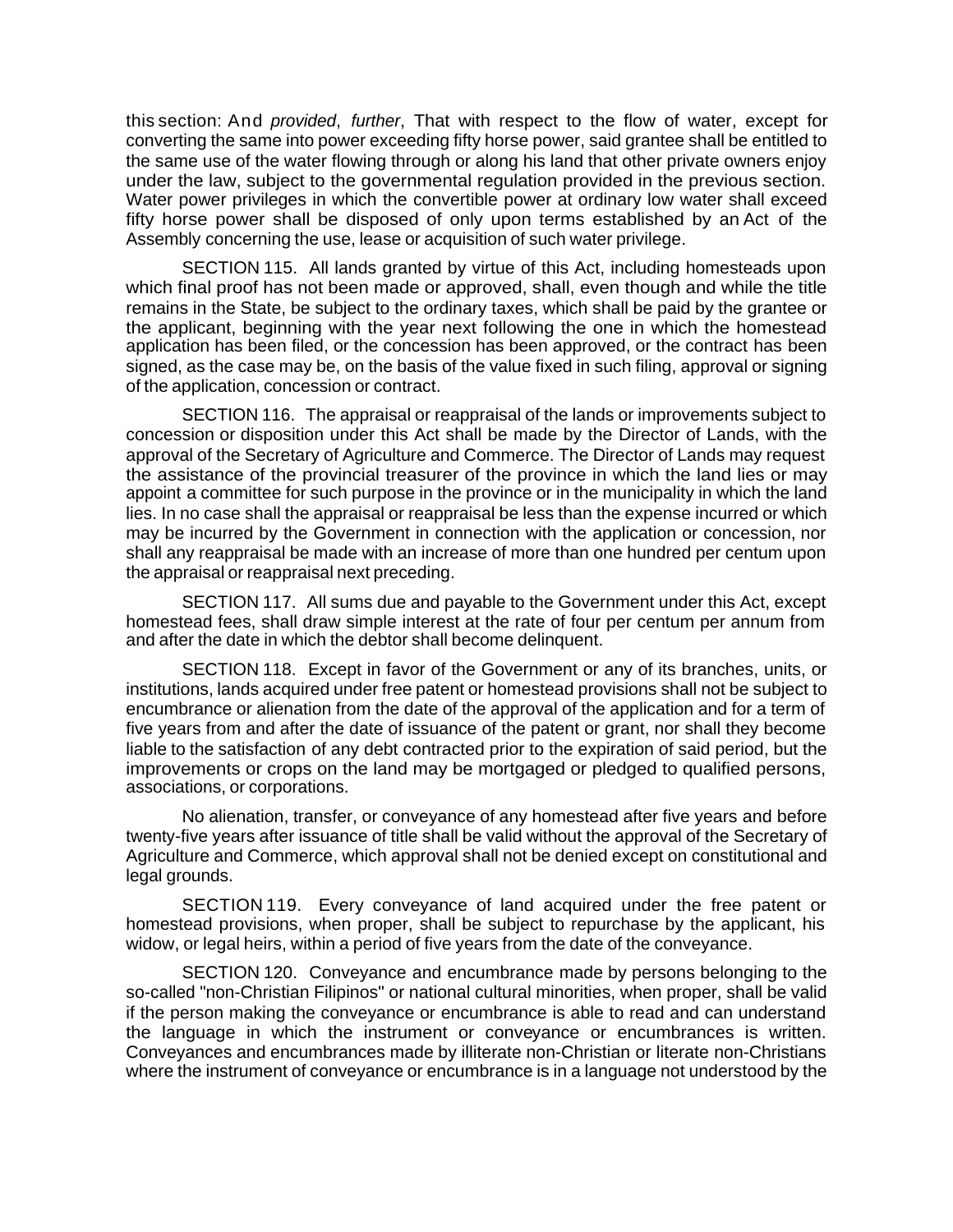said literate non-Christians shall not be valid unless duly approved by the Chairman of the Commission on National Integration.

SECTION 121. Except with the consent of the grantee and the approval of the Secretary of Natural Resources, and solely for commercial, industrial, educational, religious or charitable purposes or for a right of way, no corporation, association, or partnership may acquire or have any right, title, interest, or property right whatsoever to any land granted under the free patent, homestead, or individual sale provisions of this Act or to any permanent improvement on such land.

The provisions of Section 124 of this Act to the contrary notwithstanding, any acquisition of such land, rights thereto or improvements thereon by a corporation, association, or partnership prior to the promulgation of this Decree for the purposes herein stated is deemed valid and binding; Provided, That no final decision of reversion of such land to the State has been rendered by a court; And Provided, further, That such acquisition is approved by the Secretary of Natural Resources within six (6) months from the effectivity of this Decree.

SECTION 122. No land originally acquired in any manner under the provisions of this Act, nor any permanent improvement on such land, shall encumbered, alienated, or transferred, except to persons, corporations, associations, or partnerships who may acquire lands of the public domain under this Act or to corporations organized in the Philippines authorized therefor by their charters.

Except in cases of hereditary succession, no land or any portion thereof originally acquired under the free patent, homestead, or individual sale provisions of this Act, or any permanent improvement on such land, shall be transferred or assigned to any individual, nor shall such land or any permanent improvement thereon be leased to such individual, when the area of said land, added to that of his own, shall exceed one hundred and forty-four hectares. Any transfer, assignment, or lease made in violation hereof, shall be null and void.

SECTION 123. No land originally acquired in any manner under the pro-visions of any previous Act, ordinance, royal order, royal decree, or any other provision of law formerly in force in the Philippines with regard to public lands, *terrenos baldios y realengos*, or lands of any other denomination that were actually or presumptively of the public domain, or by royal grant or in any other form, nor any permanent improvement on such land, shall be encumbered, alienated, or conveyed, except to persons, corporations or associations who may acquire land of the public domain under this Act or to corporate bodies organized in the Philippines whose charters authorize them to do so: *Provided*, *however*, That this prohibition shall not be applicable to the conveyance or acquisition by reason of hereditary succession duly acknowledged and legalized by competent courts; *Provided*, *further*, That in the event of the ownership of the lands and improvements mentioned in this section and in the last preceding section being transferred by judicial decree to persons, corporations or associations not legally capacitated to acquire the same under the provisions of this Act, such persons, corporations, or associations shall be obliged to alienate said lands or improvements to others so capacitated within the precise period of five years; otherwise, such property shall revert to the Government.

SECTION 124. Any acquisition, conveyance, alienation, transfer, or other contract made or executed in violation of any of the provisions of sections one hundred and eighteen, one hundred and twenty, one-one hundred and twenty-one, one hundred and twenty two, and one hundred and twenty-three of this Act shall be unlawful and null and void from its execution and shall produce the effect of annulling and cancelling the grant, title, patent, or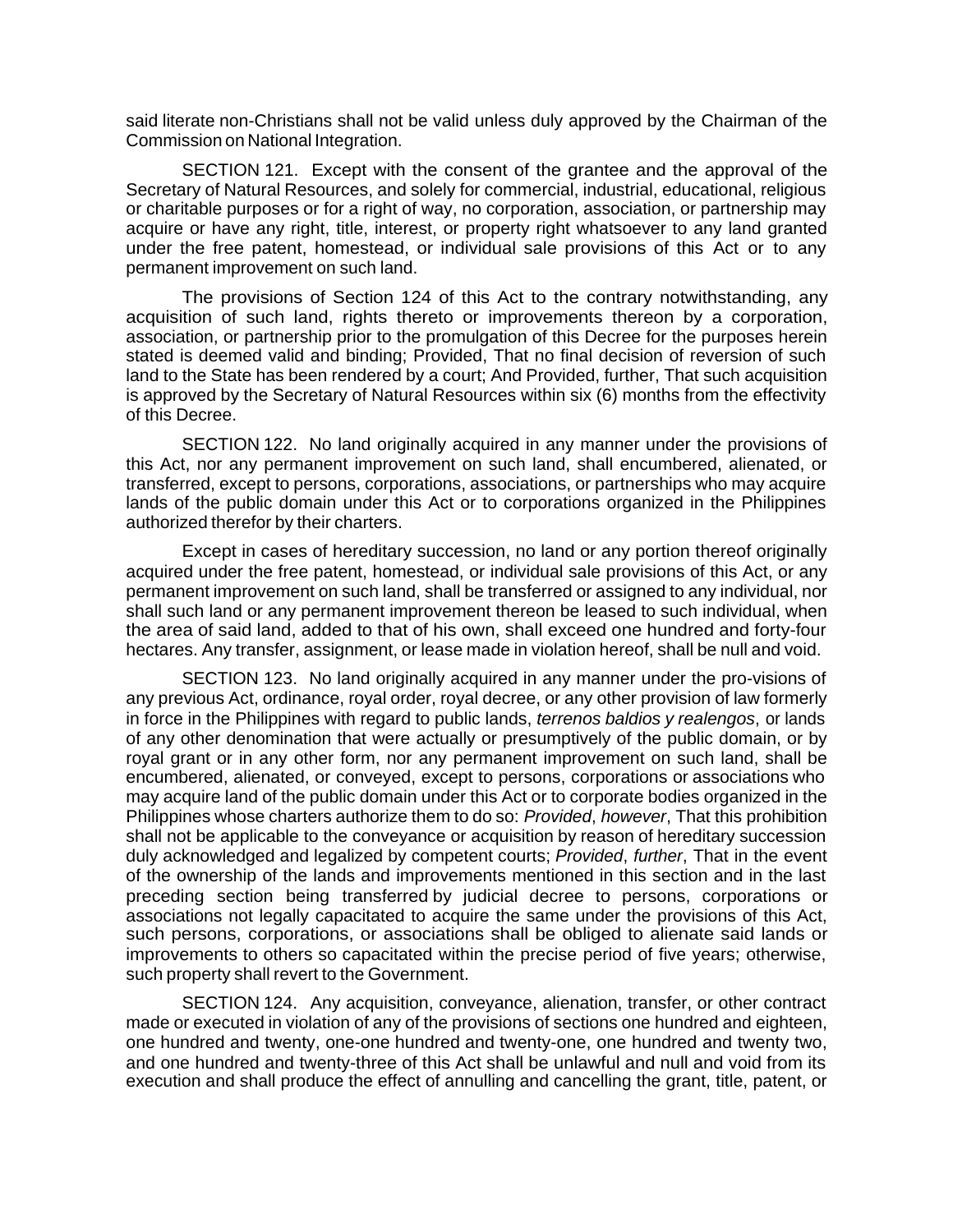permit originally issued, recognized or confirmed, actually or presumptively, and cause the reversion of the property and its improvements to the State.

SECTION 125. The provisions of sections twenty-two, twenty-three, thirty-three, one hundred and twenty-two, and one hundred and twenty-three of this Act, and any other provision or provisions restricting or tending to restrict the right of persons, corporations, or associations to acquire, hold, lease, encumber, dispose of, or alienate land in the Philippines, or permanent improvements thereon, or any interest therein, shall not be applied in cases in which the right to acquire, hold or dispose of such land, permanent improvements thereon or interests therein in the Philippines is recognized by existing treaties in favor of citizens or subjects of foreign nations and corporations or associations organized and constituted by the same, which right, in so far as it exists under such treaties, shall continue and subsist in the manner and to the extent stipulated in said treaties, and only while these are in force, but not thereafter.

SECTION 126. All public auctions provided for in the foregoing chapters in the disposition of public lands shall be held, wherever possible, in the province where the land is located, or, in the office of the Bureau of Lands in Manila

## **CHAPTER XIV**

### *Transitory Provisions*

SECTION 127. During the existence and continuance of the Commonwealth and before the Republic of the Philippines is finally established, citizens and corporations of the United States shall enjoy the same rights granted to citizens and corporations of the Philippines under this Act.

SECTION 128. During the period specified in the next preceding section, the President of the Philippines, upon receipt of the order of the President of the United States, shall, by proclamation, designate such land as the latter may set aside for military, naval or other reservations for use of the Government of the United States.

### **CHAPTER XV**

### *Penal Provisions*

SECTION 129. Any person who presents or causes to be presented, or cooperates in the presentation of, any false application, declaration, or evidence, or makes or causes to be made or cooperates in the making of a false affidavit in support of any petition, claim, or objection respecting lands of the public domain, shall be deemed guilty of perjury and punished accordingly.

SECTION 130. Any person who voluntarily and maliciously prevents or hinders or attempts to prevent or hinder the presentation of any application for public land under this Act, or who in any manner attempts to execute or executes acts intended to dissuade or discourage, or aid to dissuade or discourage, the acquisition of public lands, shall be deemed guilty of coercion and be punished accordingly.

SECTION 131. Any person who sells forms issued and distributed gratuitously under this Act or who, being an officer charged with distributing them, refuses or fails, without sufficient reason, to furnish the same, shall be punished for each offense by a fine of not more than one hundred pesos or by imprisonment for not more than three months, or both, in the discretion of the court.